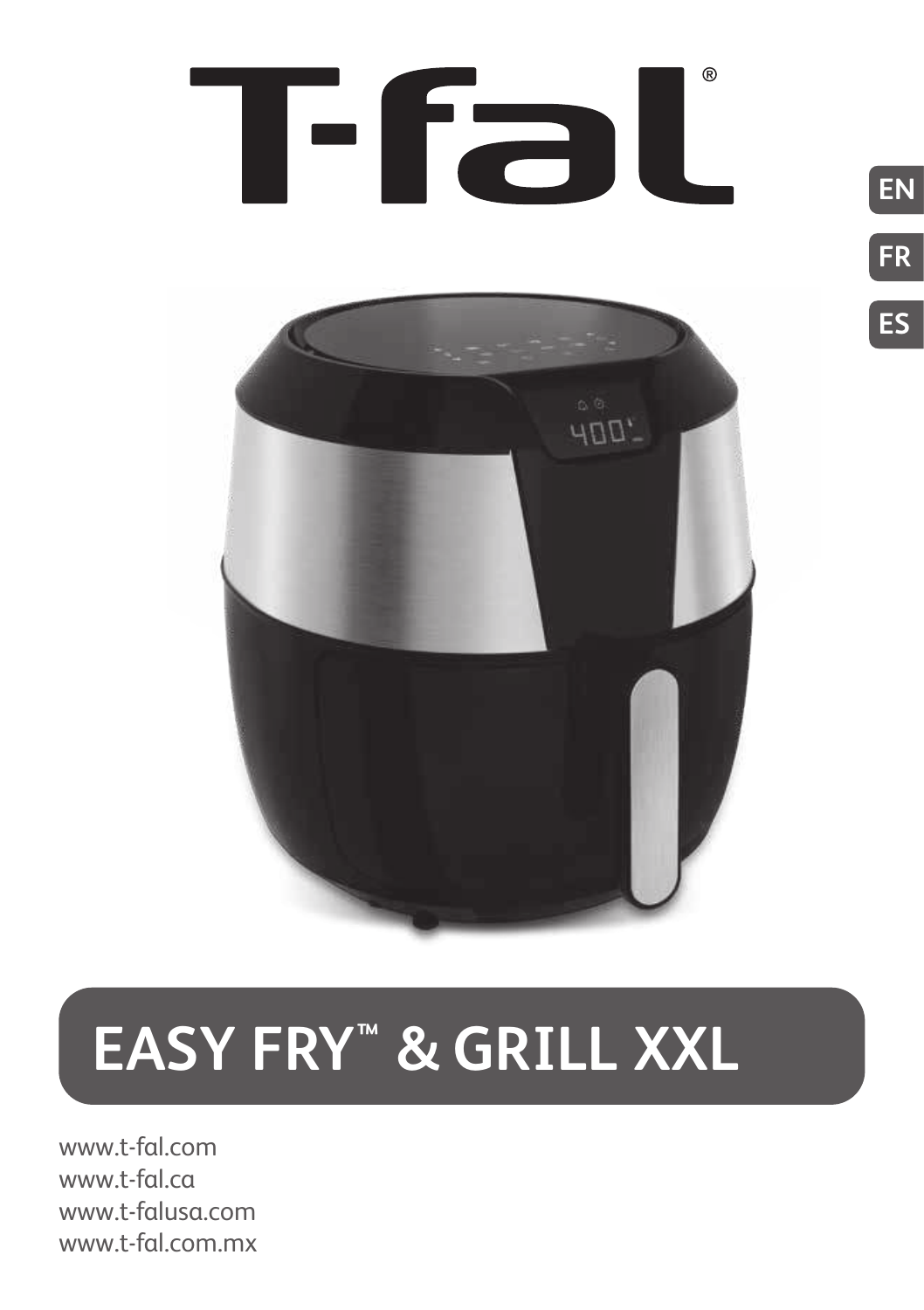# **IMPORTANT SAFEGUARDS**

When using electrical appliances, basic safety precautions should always be followed, including the following:

- 1. Read all instructions before using.
- 2. Do not touch hot surfaces. Use handles or knobs.
- 3. To protect against electric shock, do not immerse cord, plugs or fryer in water or other liquid.
- 4. Close supervision is necessary when any appliance is used by or near children.
- 5. Unplug from outlet when not in use and before cleaning. Allow to cool before putting on or taking off parts.
- 6. Do not operate any appliance with a damaged cord or plug or after the appliance malfunctions, or has been damaged in any manner. Return appliance to the nearest authorized service facility for examination, repair or adjustment.
- 7. The use of accessory attachments not recommended by the appliance manufacturer may cause injuries.
- 8. Do not use outdoors.
- 9. Do not let cord hang over edge of table or counter, or touch hot surfaces.
- 10. Do not place on or near a hot gas or electric burner, or in a heated oven.
- 11. Extreme caution must be used when moving appliance containing hot oil or other hot liquids.
- 12. Always attach plug to appliance first (depending on model), then plug cord into the wall outlet. To disconnect, turn any control to "off", then remove plug from wall outlet.
- 13. Do not use appliance for other than intended use.

## **14. SAVE THESE INSTRUCTIONS FOR HOUSEHOLD USE ONLY.**

15. Only connect the appliance to electrical sockets which have a minimum load of 15A. If the sockets and the plug on the appliance should prove incompatible, get a professionally qualified technician to replace the socket with a more suitable one.

### **POLARIZATION INSTRUCTIONS**

This appliance has a polarized plug (one blade is wider than the other). To reduce the risk of electric shock this plug is intended to fit into a polarized outlet only one way. If the plug does not fit fully into the outlet, reverse the plug. If it still does not fit, contact a qualified electrician. Do not attempt to modify the plug in any way.

**1**

### **SHORT CORD INSTRUCTIONS**

Do not use with an extension cord.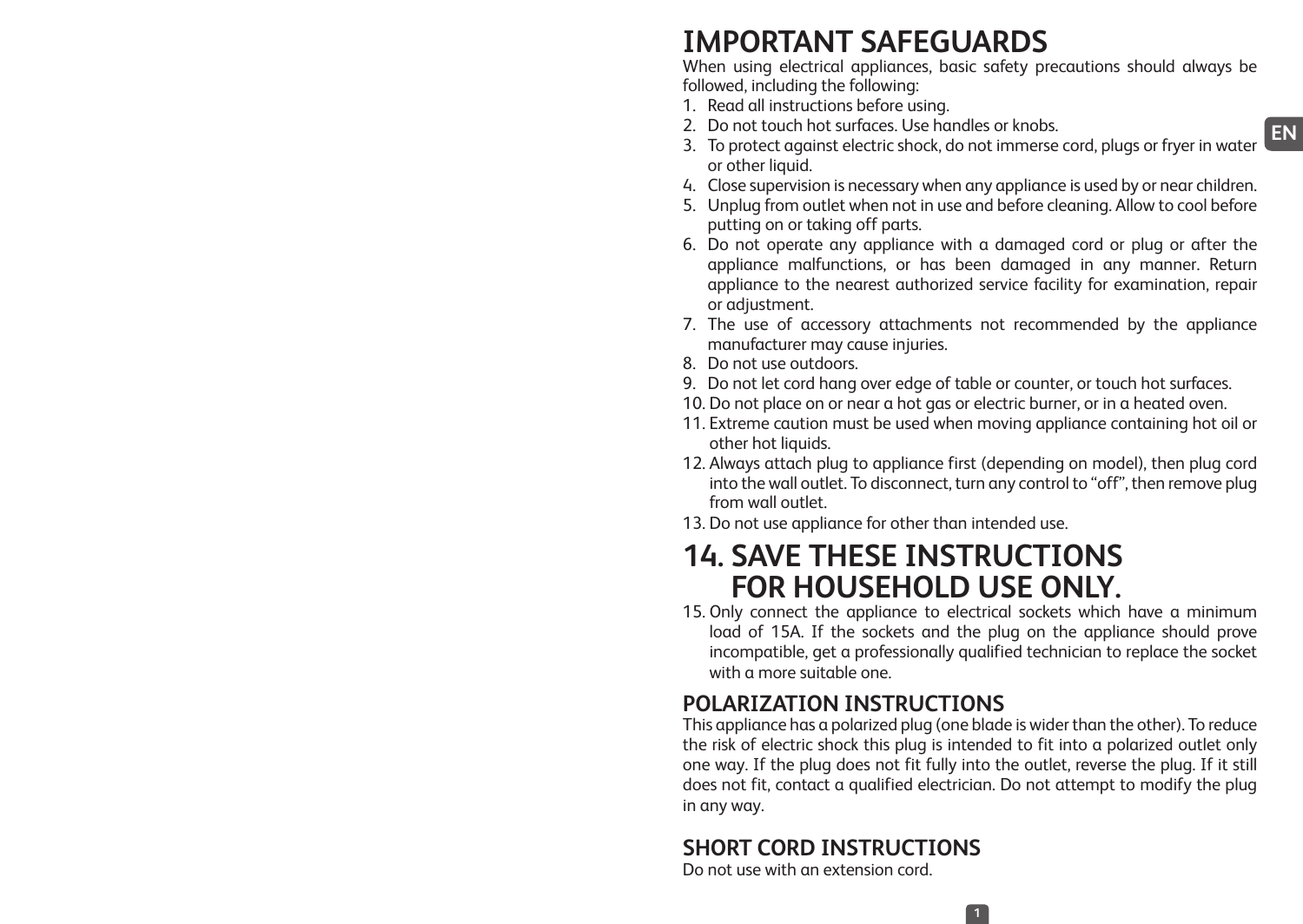A short power-supply cord is provided to reduce the risk resulting from becoming entangled in or tripping over a longer cord.

## **SAFETY INSTRUCTION**

- This appliance is intented to be used in household only. It is not intended to be used in the following applications, and the guarantee will not apply for:
- staff kitchen areas in shops, offices and other working environments;
- farm houses;
- by clients in hotels, motels and other residential type environments;
- bed and breakfast type environments.
- This appliance is not intended to be operated by means of an external timer or a separate remotecontrol system.
- If the power supply cord is damaged, it must be replaced by the manufacturer, its service agent or similarly qualified persons in order to avoid a hazard.
- This appliance is not intended for use by persons (including children) with reduced physical, sensory or mental capabilities, or lack of experience and knowledge, unless they have been given supervision or instruction concerning use of the appliance by a person responsible for their safety.
- Children should be supervised to ensure that they do not play with the appliance.
- $\sqrt{\mathbb{R}}$  The temperature of accessible surfaces may be high when the appliance is operating. Do not touch the hot surfaces of the appliance.
- Clean removable parts with a non abrasive sponge and dishwashing liquid. Do not clean them in a dishwasher.
- Clean the inside and the outside of the appliance with a damp sponge or cloth. Please refer to the «Cleaning» section of the instructions for use.
- The appliance can be used up to an altitude of 4000 m.

### **Do**

- Read and follow the instructions for use. Keep them safe.
- Remove all packaging materials and any promotional labels or stickers from your appliance before use. Be sure to also remove any materials from underneath the removable bowl (depending on model).
- Check that the voltage of your mains network corresponds to the voltage given on the rating plate on the appliance (alternative current).
- Given the diverse standards in effect, if the appliance is used in a country other than that in which it is purchased, have it checked by an approved Service Centre.
- Use the appliance on a flat, stable, heat-resistant work surface away from water splashes.
- Always unplug your appliance: after use, to move it, or to clean it.
- In the event of fire, unplug the appliance and smother the flames using a

damp tea towel.

• To avoid damaging your appliance, please ensure that you follow recipes in the instructions and at **www.t-fal.com;** make sure that you use the right amount of ingredients.

#### **Do not**

- Do not use the appliance if it or the power cord is damaged or if it has fallen and has visible damage or appears to be working abnormally. If this occurs, the appliance must be sent to an Approved Service Centre.
- Do not use an extension lead. If you nevertheless decide to do so, under your own responsibility, use an extension lead that is in good condition and compliant with the power of the appliance.
- Do not let the power cord dangle.
- Do not unplug the appliance by pulling on the power cord.
- Never move the appliance when it still contains hot food.
- Never operate your appliance when empty.
- Do not switch on the appliance near to flammable materials (blinds, curtains…). or close to an external heat source (gas stove, hot plate etc.).
- Do not store any inflamamable products close to or underneath the furniture unit where the appliance is located.
- Never take the appliance apart yourself
- Do not immerse the product in water.
- Do not use any powerful cleaning products (notably soda based strippers), nor brillo pads, nor scourers.
- Do not store your appliance outside. Store it in a dry and well ventilated area.

### **Advice/information**

- When using the product for the first time, it may release a non-toxic odour. This will not affect use and will disappear rapidly.
- For your safety, this appliance conforms with applicable standards and regulations (Directives on Low Voltage, Electromagnetic Compatibility, Materials in contact with food, Environment, etc.).
- This appliance is designed for domestic use only and not outdoor. In case of professional use, inappropriate use or failure to comply with the instructions, the manufacturer accepts no responsibility and the guarantee does not apply.
- For your safety, only use the accessories and spare parts designed for your appliance

### **Environnement**

# **Environment protection first!**

 $\circled{1}$  Your appliance contains valuable materials which can be recovered or recycled.

**Leave it at a local civic waste collection point.**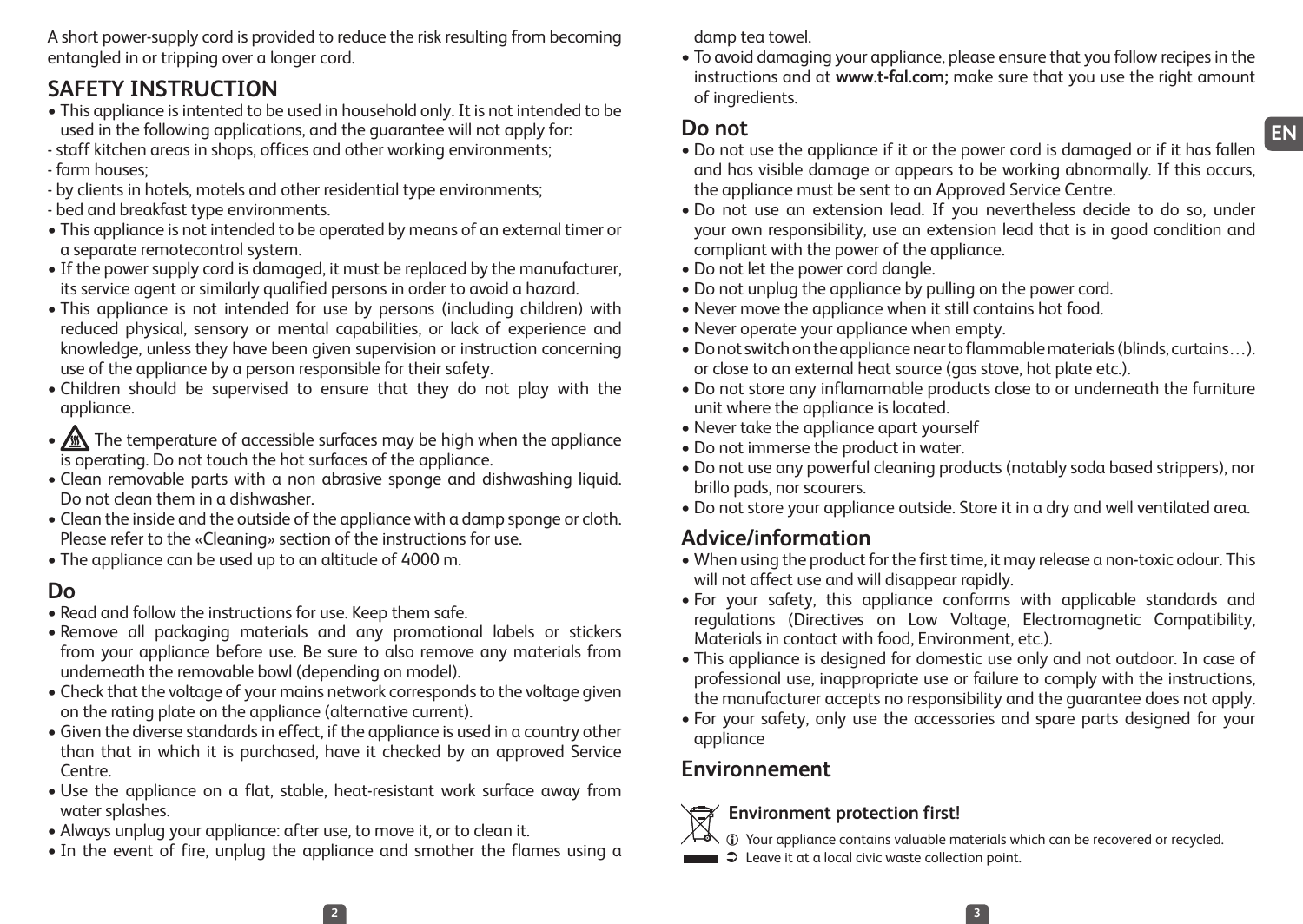

### **DESCRIPTION**

- **A.** Bowl
- **B.** Bowl handle **C.** Grill plate

**D.** Digital touchscreen panel **E.** Time/temperature display

### **AUTOMATIC COOKING MODES**

| 1. Fries  | 5. Pizza |
|-----------|----------|
| 2. Cutlet | 6. Fish  |
| 3. Shrimp | 7. Grill |
| 4. Cake   | 8. Roast |

#### **BEFORE FIRST USE**

- 1. Remove all packaging material.
- 2. Remove any stickers or labels from the appliance.
- 3. Thoroughly clean the bowl and the removable grill grid with hot water, some washing-up liquid and a non-abrasive sponge.

#### **Warning: the bowl and the grid are not dishwasher safe.**

4. Wipe the inside and outside of the appliance with a damp cloth. The appliance works by producing hot air. Do not fill the bowl (**A**) with oil or frying fat.

#### **PREPARING FOR USE**

- 1. Place the appliance on a flat, stable, heat-resistant work surface away from water splashes.
- 2. **Do not fill the bowl with oil or any other liquid.**

**Do not put anything on top of the appliance. This disrupts the airflow and affects the hot air frying result.**

### **USING THE APPLIANCE**

Easy Fry can cook a large range of recipes. Cooking times for the main foods are given in the section 'Cooking Guide'. Online recipes at www.t-fal.com help you get to know the appliance.

- 1. Connect the power supply cord to an electrical socket.
- 2. Start the preheating phase if you wish. To do this, press the Start button  $\frac{\text{Sian}}{\text{Sian}}$  that begins flashing as soon as the appliance is plugged in. The temperature displayed on the first use is 370°F.
- Adjust to the desired temperature with the  $\textcircled{\textbf{a}}$  and  $\textcircled{\textbf{v}}$  buttons on the digital screen.
- Press the Start button again to start preheating.
- The appliance will beep when the temperature has been reached.
- The preheating phase is now completed.
- 3. Place the food in the bowl.

**4 5**

**B**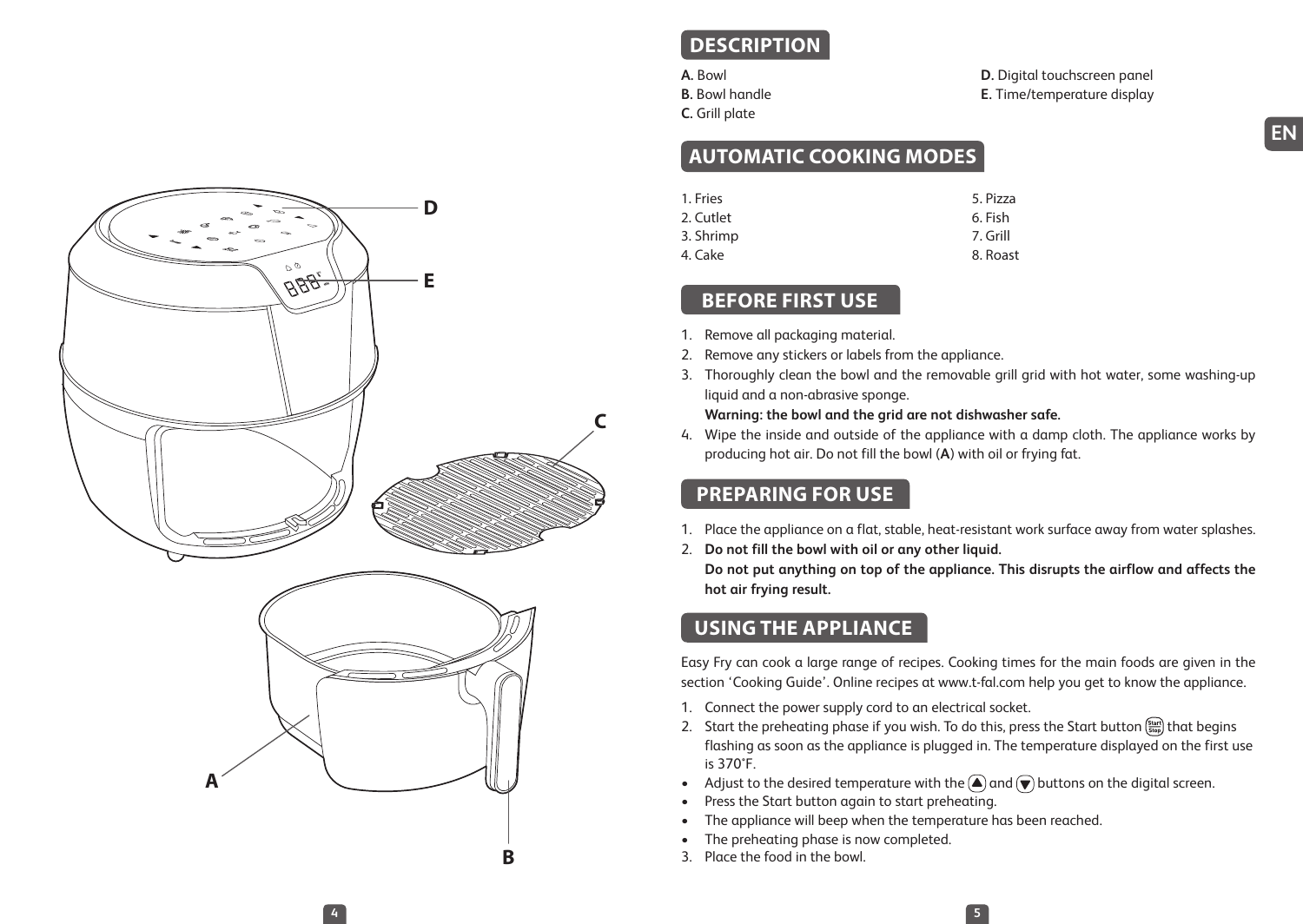**Note: Never fill the bowl beyond the MAX level mark or exceed the maximum amount indicated in the table (see into section 'Cooking Guide'), as this could affect the quality of the end result.**

4. Slide the bowl back into the appliance.

**Caution: Do not touch the bowl during use and for some time after use, as it gets very hot. Only hold the bowl by the handle.**

- 5. To begin cooking, you can select between the automatic cooking mode and the manual settings.
- a. If choosing manual settings:
- Adjust the temperature  $\binom{m}{k}$  with the  $\binom{m}{k}$  and  $\binom{m}{k}$  buttons on the digital screen. The thermostat varies from 80-200°C / 180-400°F.
- Then set the desired cooking time by pressing the  $\circledcirc$  button and adjusting the time with the  $\mathbf{A}$  and  $\mathbf{\nabla}$  buttons. The timer can be set for between 0 and 60 minutes.
- Press the Start button to begin cooking with the selected temperature and time settings. Cooking starts. The selected temperature and remaining cooking time will alternate on the screen display.
- b. If choosing automatic cooking mode:
- Press  $\circledR$  button to display the cooking mode.
- $\bullet$  Then press  $\circledR$  button on the screen to select the desired cooking mode (these modes are described in detail in the **"Cooking guide" section**).
- Confirm the cooking mode by pressing the Start button. This will launch the cooking process.
- Cooking starts. The selected temperature and remaining cooking time will alternate on the on-screen display.
- 6. Excess oil from the food is collected in the bottom of the bowl.
- 7. Some foods require shaking halfway through the cooking time (see section 'Cooking Guide'). You can use  $\textcircled{2}$  to set an alert every 5, 10 or 15 minutes. To shake the food, pull the bowl out of the appliance by the handle and shake it. Then slide the bowl back into the appliance and press the Start button  $\frac{\text{Start}}{\text{Start}}$  again to restart cooking.
- 8. When you hear the timer sound, the cooking time set has finished. Pull the bowl out of the appliance and place it on a heat-resistant surface.
- 9. **Check if the food is ready.**

If the food is not ready yet, simply slide the bowl back into the appliance and set the timer for a few extra minutes.

10. When the food is cooked, take out the bowl. To remove food, use a pair of tongs to lift the food out of the bowl.

#### **Caution**: **The bowl should never be turn up side down with the grid.**

After hot air frying, the bowl, the grid and the food are very hot. Depending on the type of food cooked in the appliance, be careful as steam may escape from the bowl.

11. When a batch of food is ready, the appliance is instantly ready for preparing another batch of food. **Caution**: **Never cook French fries with the grid. The grill grid is only to be used to cook meat.**

#### **COOKING GUIDE**

The table below helps you to select the basic settings for the food you want to prepare. **Note: The cooking times below are only a guide and may vary according to the variety and batch of potatoes used. For other foods the size, shape and brand may affect results. Therefore, you may need to adjust the cooking time slightly.**

|                                                    | Quantity       | <b>Approx Time</b><br>(min)          | Temperature<br>(°C /°F)     | Cooking<br>mode                                   | Shake* | Extra<br>information                                                                                      |
|----------------------------------------------------|----------------|--------------------------------------|-----------------------------|---------------------------------------------------|--------|-----------------------------------------------------------------------------------------------------------|
|                                                    |                |                                      | <b>Potatoes &amp; fries</b> |                                                   |        |                                                                                                           |
| Frozen chips (10 mm x<br>10 mm standard thickness) | 1000g<br>1200g | 23-25 min<br>28-30 min               | 180°C / 350°F               | æ.                                                | x3     | Use the bowl without the grill<br>plate inside                                                            |
| Homemade French<br>Fries (8 x 8 mm)                | 1000g<br>1200g | 23-25 min<br>28-30 min               | 180°C / 350°F               | æ.                                                | x3     | Use the bowl without the grill<br>plate inside Add 1 tbsp of oil                                          |
| Frozen<br>potato wedges                            | 1000g<br>1200g | 17-21 min<br>21-25 min               | 200°C / 400°F               | æ.                                                | x3     | Use the bowl without the grill<br>plate inside Add 1 tbsp of oil                                          |
|                                                    |                |                                      | <b>Meat &amp; Poultry</b>   |                                                   |        |                                                                                                           |
| Frozen steak                                       | 5 pcs          | 15-17 min                            | 180°C / 350°F               | Q                                                 |        |                                                                                                           |
| Frozen meatballs                                   | 600 g          | 11-13 min                            | 180°C / 350°F               | Ô                                                 |        |                                                                                                           |
| Chicken breast<br>fillets (boneless)               | 5 pcs          | 20-22 min                            | 180°C / 350°F               | σ                                                 |        |                                                                                                           |
| Chicken (whole)                                    | 1600 g         | 60 min                               | 200°C / 400°F               | σ                                                 |        | Use the bowl without<br>the grill plate inside                                                            |
|                                                    |                |                                      | Fish                        |                                                   |        |                                                                                                           |
| Salmon fillet                                      | 4 pcs          | 14-17 min                            | 140°C / 300°F               | $\scriptstyle\mathrel{\mathop{\curvearrowright}}$ |        |                                                                                                           |
| Shrimps                                            | 12 pcs         | 4 min                                | 170°C / 350°F               | *D                                                |        |                                                                                                           |
|                                                    |                |                                      | <b>Snacks</b>               |                                                   |        |                                                                                                           |
| Frozen chicken nuggets                             | 1500 g         | 15-17 min                            | 200°C / 400°F               | $\circ$                                           | Yes    | Use the bowl without<br>the grill plate inside                                                            |
| Frozen chicken wings                               | 1200 g         | 15-17 min                            | 200°C / 400°F               | e                                                 | Yes    |                                                                                                           |
| Frozen cheese sticks                               | 500 g          | 13-15 min                            | 180°C / 350°F               | రా                                                |        |                                                                                                           |
| Frozen onion rings                                 | 500 g          | 9-11 min                             | 200°C / 400°F               | Ø                                                 | Yes    |                                                                                                           |
| Pizza                                              | 150-300 g      | 7-10 min                             | 190°C / 375°F               | 0                                                 |        |                                                                                                           |
|                                                    |                |                                      | Grill                       |                                                   |        |                                                                                                           |
| <b>1999 - U</b> t                                  |                | 13 min                               | 200°C / 400°F               |                                                   |        |                                                                                                           |
| Meat                                               | 250-300 g      | Preheating: 13 min<br>Cooking: 3 min | 200°C / 400°F               | ø                                                 |        | You can add oil, aromatic herbs and salt<br>for better taste.<br>At mid-cooking, you can return the food. |
| Chicken                                            | 250-300 g      | Preheating: 13 min<br>Cooking: 7 min | 200°C / 400°F               | Ø                                                 |        | You can add oil, aromatic herbs and salt<br>for better taste.<br>At mid-cooking, you can return the food. |
| Baking                                             |                |                                      |                             |                                                   |        |                                                                                                           |
| <b>Muffins</b>                                     | 8 pcs          | 18-22 min                            | 180°C / 350°F               | ₩                                                 |        | Use a baking<br>tin/oven dish**                                                                           |
| Chocolate cakes                                    | 8 pcs          | 9-11 min                             | 160°C / 325°F               |                                                   |        |                                                                                                           |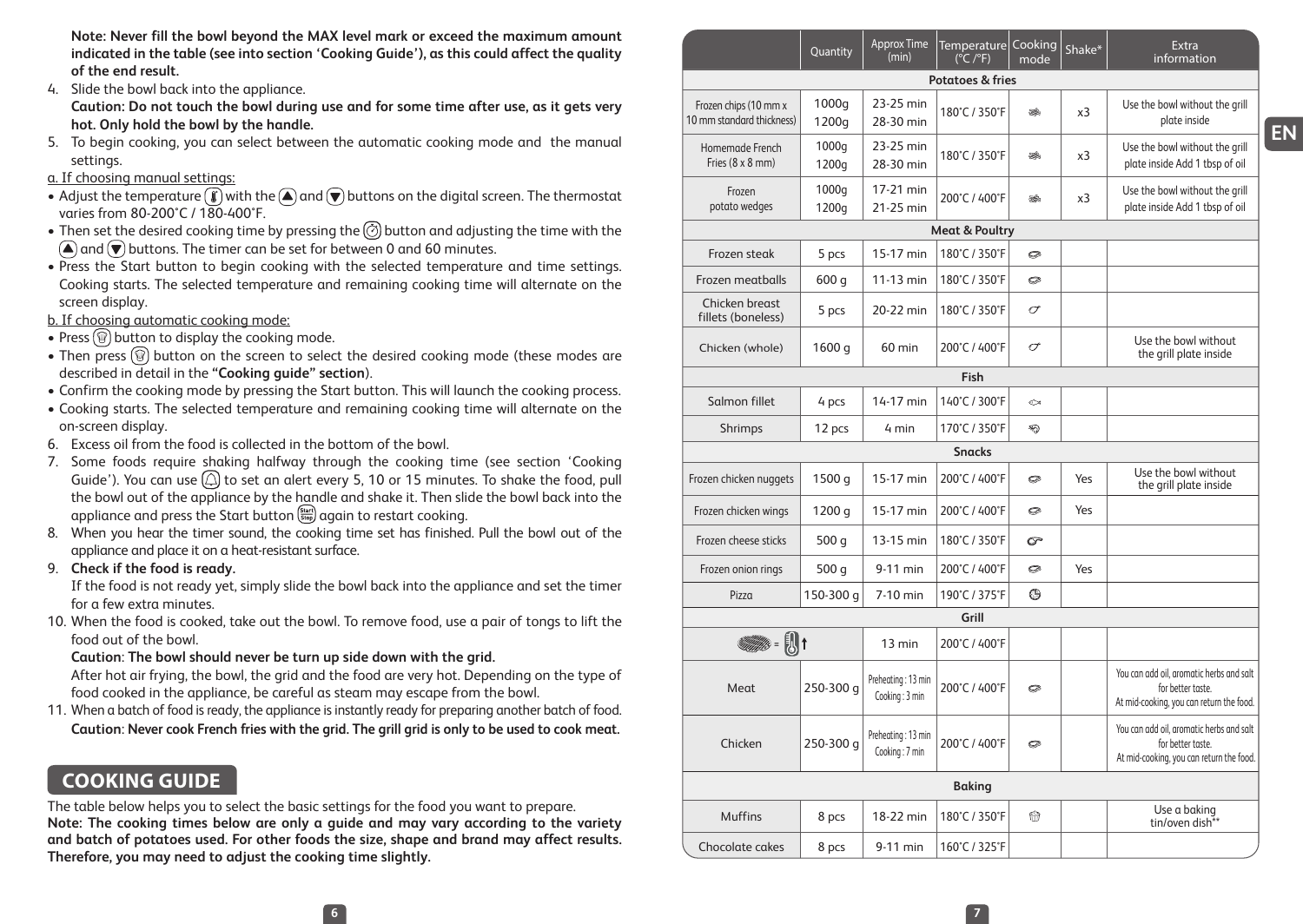#### \* Shake halfway through cooking.

IMPORTANT: To avoid damaging your appliance, never exceed the maximum quantities of ingredients and liquids indicated in the instruction manual and in the recipes.

#### **\*\*place the cake tin/oven dish in the bowl.**

When you use mixtures that rise (such as with cake, quiche or muffins) the oven dish should not be filled more than halfway.

#### **Visit www.t-fal.com for online recipes.**

#### **TIPS**

- Smaller foods usually require a slightly shorter cooking time than larger size foods.
- A larger amount of food only requires a slightly longer cooking time, a smaller amount of food only requires a slightly shorter cooking time.
- Shaking smaller size foods halfway through the cooking time improves the end result and can help prevent uneven cooking.
- Add some oil to fresh potatoes for a crispy result. After adding a spoon of oil, fry the potatoes within a few minutes.
- Do not cook extremely greasy foods in the appliance.
- Snacks that can be cooked in an oven can also be cooked in the appliance.
- The optimal recommended quantity for cooking fries is 1000 grams.
- Use ready made puff and shortcrust pastry to make filled snacks quickly and easily.
- Place an oven dish in the appliance's bowl if you want to bake a cake or quiche or if you want to fry fragile ingredients or filled ingredients. You can use an oven dish in silicon, stainless steel, aluminium, terracotta.
- You can also use the appliance to reheat food. To reheat food, set the temperature to 160°C /320°F for up to 10 minutes.

#### **MAKING HOME-MADE CHIPS**

For the best results, we advise to use frozen chips. If you want to make home-made chips, follow the steps below.

- 1. Choose a variety of potato recommended for making chips. Peel the potatoes and cut them into equal thickness chips.
- 2. Soak the potato chips in a bowl of cold water for at least 30 minutes, drain them and dry them with a clean, highly absorbent tea towel. Then pat with paper kitchen towel. The chips must be thoroughly dry before cooking.
- 3. Pour 1 tablespoon of oil (vegetable, sunflower or olive) in a dry bowl, put the chips on top and mix until they are coated with oil.
- 4. Remove the chips from the bowl with your fingers or a kitchen utensil so that any excess oil stays behind in the bowl. Place the chips in the bowl.

**Note: Do not tip the container of oil coated chips directly into the bowl in one go, otherwise excess oil will end up at the bottom of the bowl.**

5. Fry the chips according to the instructions in the section Cooking guide.

#### **CLEANING**

Clean the appliance after every use.

**The bowl and the grid have a non-stick coating. Do not use metal kitchen utensils or abrasive cleaning materials to clean them, as this may damage the nonstick coating.**

- 1. Remove the mains plug from the wall socket and let the appliance cool down. Note: Remove the bowl to let the appliance cool down more quickly.
- 2. Wipe the outside of the appliance with a damp cloth.
- 3. Clean the bowl and grid with hot water, some washing-up liquid and a non-abrasive sponge. You can use a degreasing liquid to remove any remaining dirt. **Warning: the bowl and the grid are not dishwasher safe.**

**Tip: If dirt is stuck at the bottom of the bowl and the grid, fill them with hot water and some washing-up liquid. Let the bowl and the grid soak for approximately 10 minutes. Then rinse clean and dry.**

- 4. Wipe inside of the appliance with hot water and a damp cloth.
- 5. Clean the heating element with a dry, cleaning brush to remove any food residues.
- 6. Do not immerse the appliance in water or any other liquid.

#### **STORAGE**

**8 9**

- 1. Unplug the appliance and let it cool down.
- 2. Make sure all parts are clean and dry.

#### **GUARANTEE AND SERVICE**

If you need service or information or if you have a problem, please visit the T-fal website at **www.t-fal.com** or contact the T-fal Consumer Care Centre in your country. You can find the phone number in the worldwide guarantee leaflet. If there is no Consumer Care Centre in your country, go to your local T-fal dealer.

#### **TROUBLESHOOTING**

If you encounter problems with the appliance, visit **www.t-fal.com** for a list of frequently asked questions or contact the Consumer Care Centre in your country.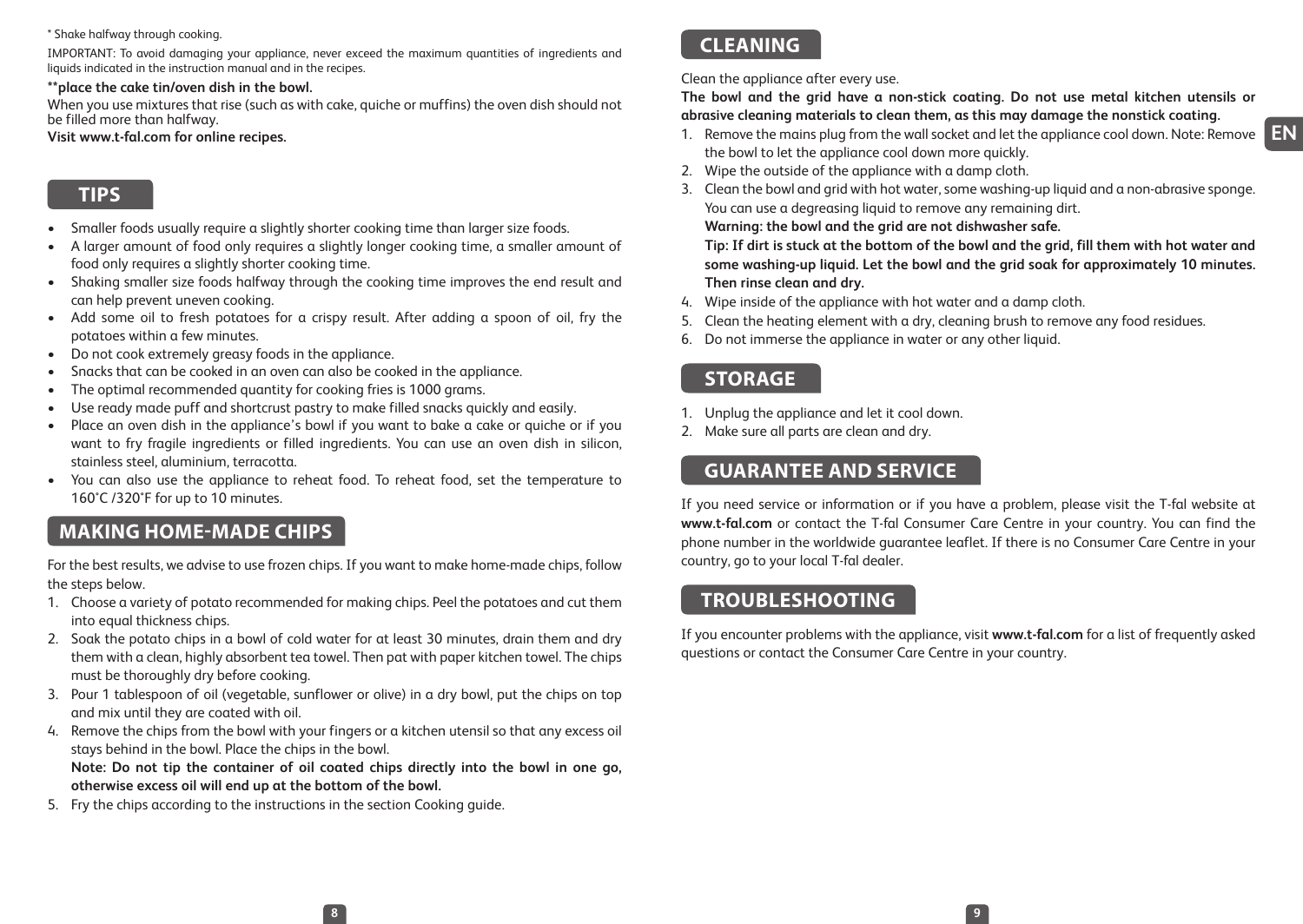# **PRÉCAUTIONS IMPORTANTES**

Lorsque vous utilisez un appareil électrique, des précautions de base doivent toujours être respectées, y compris les suivantes :

- 1. Lisez toutes les instructions avant l'utilisation.
- 2. Ne touchez pas les surfaces chaudes. Utilisez les poignées ou les boutons.
- 3. Pour vous protéger contre les décharges électriques, n'immergez pas le cordon, la fiche ou l'appareil dans l'eau ou un autre liquide.
- 4. Une supervision étroite est nécessaire si l'appareil est utilisé par des enfants ou près d'eux.
- 5. Débranchez l'appareil de la prise lorsqu'il n'est pas utilisé et avant le nettoyage. Laissez refroidir l'appareil avant d'ajouter ou de retirer des pièces.
- 6. N'utilisez pas un appareil dont la fiche ou le cordon est abîmé, s'il fonctionne mal ou s'il est endommagé. Retournez l'appareil au centre de service agréé le plus proche en vue d'un examen, d'une réparation ou d'un réglage.
- 7. L'utilisation d'accessoires non recommandés par le fabricant de l'appareil peut causer des blessures.
- 8. N'utilisez pas l'appareil à l'extérieur.
- 9. Ne laissez pas le cordon pendre d'une table ou d'un comptoir ou toucher des surfaces chaudes.
- 10.Ne le placez pas sur ou à proximité d'un brûleur à gaz ou électrique chaud, ou dans un four chaud.
- 11. Prenez d'extrêmes précautions en déplaçant un appareil contenant de l'huile chaude ou d'autres liquides chauds.
- 12.Branchez toujours l'appareil en premier (selon les modèles) avant de le brancher sur une prise murale. Pour déconnecter l'appareil, mettez le bouton de commande à « off », puis retirez la fiche de la prise murale.
- 13.N'utilisez pas l'appareil à des fins autres que celles pour lesquelles il a été conçu.

## **14. CONSERVEZ CES INSTRUCTIONS POUR USAGE DOMESTIQUE UNIQUEMENT.**

15.Branchez l'appareil uniquement sur des prises électriques dont la charge minimale est de 15 A. Si les prises et la fiche sur l'appareil se révèlent incompatibles, faites appel à un technicien qualifié pour remplacer la prise par une autre plus adaptée.

## **INSTRUCTIONS POUR LA POLARISATION**

Cet appareil est muni d'une fiche polarisée (une broche plus large que l'autre). Pour réduire le risque d'une décharge électrique, cette fiche est conçue pour rentrer dans une prise polarisée d'une seule façon. Si la fiche ne rentre pas complètement dans la prise, mettez-la dans l'autre sens. Si le problème persiste, contactez un technicien qualifié. N'essayez pas de modifier la fiche de quelque manière que ce soit.

## **CONSIGNES RELATIVES AU CORDON COURT**

N'utilisez pas de rallonge.

Un cordon d'alimentation court est fourni pour réduire le risque qu'un cordon plus long s'emmêle ou fasse trébucher quelqu'un.

## **CONSIGNES DE SÉCURITÉ**

- Cet appareil est conçu pour un usage domestique uniquement. Il n'est pas conçu pour être utilisé, et la garantie ne s'appliquera pas, dans les applications suivantes :
- cuisines réservées au personnel dans les magasins, bureaux et autres environnements de travail;
- fermes;
- hôtels, les motels et autres environnements de type résidentiel;
- environnements de type chambres d'hôtes.
- Cet appareil n'est pas conçu pour être utilisé avec un minuteur externe ou un système de commande à distance.
- Si le cordon d'alimentation est endommagé, il doit être remplacé par le fabricant, son agent de service ou une personne dûment qualifiée afin d'éviter tout risque.
- Cet appareil n'est pas destiné à être utilisé par des personnes (y compris les enfants) ayant un handicap physique, sensoriel ou mental, ou un manque d'expérience et de connaissances, à moins qu'elles ne soient supervisées ou instruites quant à l'utilisation de l'appareil par une personne responsable de leur sécurité.
- Il convient de surveiller les enfants pour s'assurer qu'ils ne jouent pas avec l'appareil.
- $\sqrt{20}$  La température des surfaces accessibles peut être élevée lorsque l'appareil est en marche. Ne touchez pas les surfaces chaudes de l'appareil.
- Nettoyez les pièces amovibles avec une éponge non abrasive et du détergent à vaisselle. Ces pièces ne sont pas lavables au lave-vaisselle.
- Nettoyez l'intérieur et l'extérieur de l'appareil avec une éponge ou un chiffon humide. Veuillez vous reporter à la section « Nettoyage » des consignes d'utilisation.
- L'appareil peut être utilisé jusqu'à une altitude de 4000 m.

## **À faire**

- Lisez et suivez les consignes d'utilisation. Conservez-les soigneusement.
- Retirez tout le matériel d'emballage et toutes les étiquettes ou les autocollants promotionnels de votre appareil avant de l'utiliser. Assurez-vous d'avoir aussi enlevé le matériel d'emballage sous la cuve amovible (selon les modèles).
- Assurez-vous que la tension de votre réseau principal corresponde à la tension indiquée sur plaque signalétique de l'appareil (courant alternatif).
- Compte tenu des différentes normes en vigueur, si l'appareil est utilisé dans un pays autre que celui où il a été acheté, il doit être examiné par un centre de service agréé.
- Utilisez l'appareil sur une surface plane, stable et résistante à la chaleur, à distance des éclaboussures d'eau.
- Débranchez toujours votre appareil après l'avoir utilisé, pour le déplacer ou le nettoyer.
- En cas de feu, débranchez l'appareil et étouffez les flammes avec un linge humide.
- Pour éviter d'endommager votre appareil, veuillez faire en sorte de suivre les recettes contenues dans les consignes et sur **www.t-fal.com** et assurez-vous d'utiliser la bonne quantité d'ingrédients.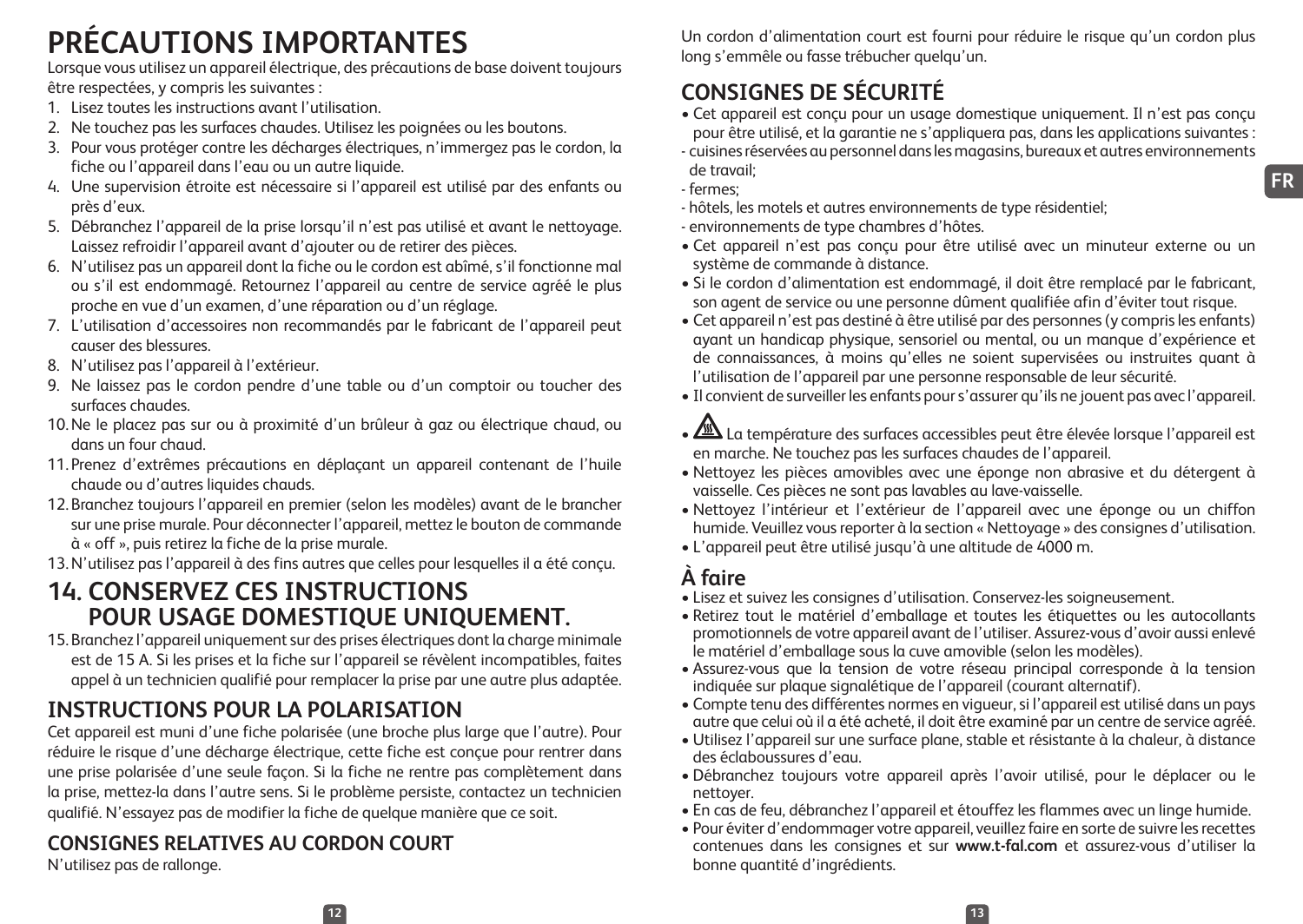## **À ne pas faire**

- N'utilisez pas l'appareil si ce dernier ou le cordon d'alimentation est endommagé, s'il est tombé et présente des dommages visibles ou s'il semble ne pas fonctionner normalement. Si cela se produit, l'appareil doit être envoyé à un centre de service agréé.
- N'utilisez pas de rallonge. Si vous décidez tout de même de le faire sous votre propre responsabilité, utilisez une rallonge en bon état et conforme à la puissance de l'appareil.
- Ne laissez pas pendre le cordon d'alimentation.
- Ne débranchez pas l'appareil en tirant sur le cordon d'alimentation.
- Ne déplacez jamais l'appareil tant qu'il contient des aliments chauds.
- Ne faites jamais fonctionner votre appareil à vide.
- N'allumez pas l'appareil près de matériaux inflammables (stores, rideaux) ou près d'une source de chaleur externe (cuisinière au gaz, plaques chauffantes, etc.).
- Ne rangez pas de produits inflammables près du meuble ou sous le meuble où l'appareil est situé.
- Ne démontez jamais l'appareil vous-même.
- Ne plongez pas le produit dans l'eau.
- N'utilisez pas de produits nettoyants puissants (notamment des décapants à base de soude), ni de coussinets Brillo ou d'éponges métalliques.
- Ne rangez pas votre appareil dehors. Rangez-le dans un endroit sec et bien ventilé.

#### **Conseils/informations**

- Lors de la première utilisation du produit, ce dernier peut dégager une odeur non toxique. Cela ne nuira pas à son utilisation et disparaîtra rapidement.
- Pour votre sécurité, cet appareil est conforme aux normes et à la législation en vigueur (directives sur la basse tension, compatibilité électromagnétique, matériaux en contact avec les aliments, environnement, etc.).
- Cet appareil est destiné à un usage domestique et intérieur uniquement. En cas d'utilisation professionnelle, d'utilisation inappropriée ou d'utilisation professionnelle, d'utilisation non appropriée ou de non-respect des consignes, le fabricant déclinera toute responsabilité et la garantie ne s'appliquera pas.
- Pour votre sécurité, utilisez seulement les accessoires et les pièces détachées conçus pour votre appareil.

#### **Environnement**

#### **Participons à la protection de l'environnement!**

- iVotre appareil contient de nombreux matériaux précieux qui peuvent être récupérés ou recyclés.
- Allez le porter à un centre de collecte des déchets.

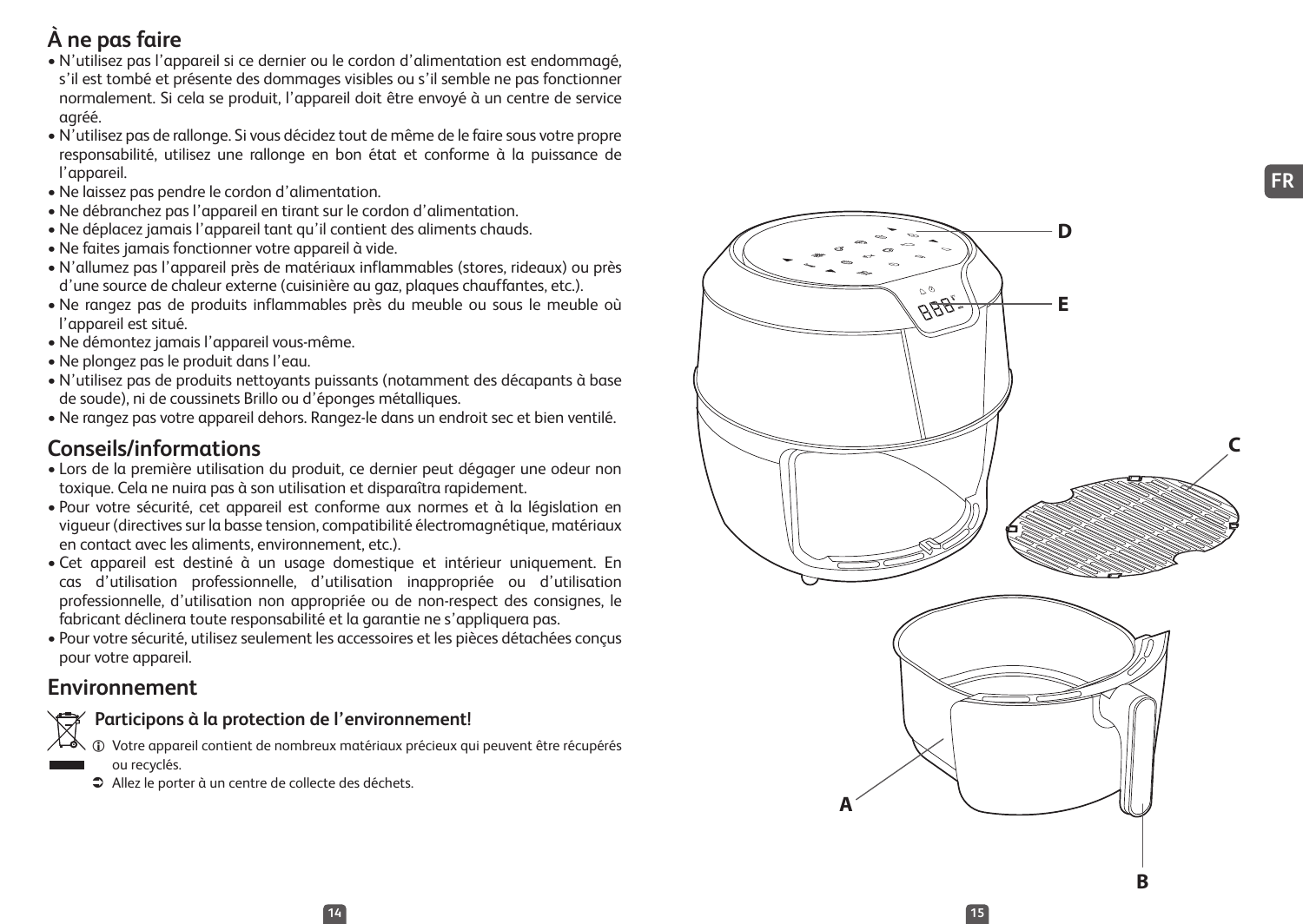#### **DESCRIPTION**

- **A.** Cuve
- **B.** Poignée de la cuve
- **D.** Ecran numérique tactile
- **E.** Affichage temps de cuisson/température
- **C.** Grille amovible
- **MODES DE CUISSON AUTOMATIQUES**

| 1. Frites     | 5. Pizzas    |
|---------------|--------------|
| 2. Côtelettes | 6. Poisson   |
| 3. Crevettes  | 7. Grillades |
| 4. Gâteaux    | 8. Poulet    |

#### **AVANT LA PREMIÈRE UTILISATION**

- 1. Retirez tout le matériel d'emballage.
- 2. Enlevez tous les autocollants ou étiquettes de l'appareil.
- 3. Nettoyez bien la cuve et la grille amovible à l'eau chaude, avec du détergent à vaisselle et une éponge non abrasive.

#### **Attention : ces pièces ne sont pas lavables au lave-vaisselle.**

4. Essuyez l'intérieur et l'extérieur de l'appareil avec un chiffon humide. L'appareil fonctionne à l'air chaud. Ne remplissez pas la cuve avec de l'huile ou de la graisse de friture.

### **PRÉPARATION À L'UTILISATION**

- 1. Placez l'appareil sur une surface stable, horizontale, à l'épreuve de la chaleur et des éclaboussures d'eau.
- **2. Ne remplissez pas la cuve avec de l'huile ou tout autre liquide. Ne posez rien sur l'appareil. Cela perturbe le débit d'air et nuit au résultat de la friture à air chaud.**

#### **MODE D'EMPLOI DE L'APPAREIL**

Easy Fry permet de cuire une vaste gamme de recettes. Les recettes en ligne sur www.t-fal.com vous aideront à mieux connaître l'appareil. Les temps de cuisson pour les principaux ingrédients sont indiqués dans la section « Réglages ». Vous trouverez plus de recettes sur www.t-fal.com

- 1. Insérez la fiche secteur sur une prise murale.
- 2. Lancez, si vous le souhaitez, la phase de préchauffage. Pour cela, appuyez sur le bouton démarrage qui clignote au branchement de l'appareil. La température indiquée à la première utilisation est 370°F.
- Réglez la température voulue avec les touches  $\left(\blacktriangle\right)$ et  $\left(\blacktriangledown\right)$  de l'écran numérique.
- Appuyez sur le bouton de démarrage pour lancer le préchauffage.
- Une sonnerie retentit lorsque la température est atteinte.
- La phase de préchauffage est terminée.
- 3. Retirez délicatement la cuve de Easy Fry et mettez-y les ingrédients. **Remarque : Ne remplissez jamais la cuve au-delà de l'indication MAX et ne dépassez**

**jamais la quantité indiquée dans le tableau (voir la section « Réglages »), car cela pourrait nuire à la qualité du résultat final.** 

4. Remettez la cuve dans le Easy Fry.

**Attention : Ne touchez pas la cuve pendant l'utilisation et un certain temps après l'utilisation, car celle-ci devient très chaude. Tenez toujours la cuve par la poignée.** 

5. Pour lancer votre cuisson, vous pouvez sélectionner un mode de cuisson automatique ou bien régler manuellement l'appareil.

a. En choisissant un réglage manuel:

- Réglez la température  $\mathbb U$  en appuyant sur les boutons  $\bigcirc$  and  $\bigcirc$  de l'écran numérique. Le **FR** thermostat varie de 80 à 200°C / 180 à 400°F.
- Réglez ensuite le temps de cuisson souhaité en appuyant sur la touche  $\circled{c}$  et en réglant avec  $(\blacktriangle)$  et  $(\blacktriangledown)$  de l'écran numérique. La minuterie va de 0 à 60 minutes.
- Appuyez sur le bouton démarrage pour lancer la cuisson avec la température et le temps sélectionnés. La cuisson commence. La température sélectionnée et le temps de cuisson restant paraissent en alternance à l'écran.
- b. En choisissant un mode de cuisson automatique:
- Appuyez sur  $\circledR$  pour sélectionner le mode de cuisson souhaité (explication des modes dans la **section «Réglages»**).
- Validez le mode de cuisson en appuyant sur le bouton démarrage. Cela lance votre cuisson.
- La cuisson commence. La température sélectionnée et le temps de cuisson restant paraissent en alternance à l'écran.
- 6. Le surplus d'huile des ingrédients se dépose au fond de la cuve.
- 7. Certains ingrédients doivent être remués à mi-cuisson (voir la section « Réglages »). Il est possible de régler une alarme toutes les 5, 10 ou 15 minutes en appuyant sur . Pour remuer les ingrédients, retirez la cuve de l'appareil en la tenant par la poignée et secouez. antiadhésif de la cuve, Ensuite, remettez la cuve en place dans l'appareil et appuyez sur le bouton de démarrage pour relancer la cuisson.
- 8. **Lorsque le temps de cuisson est écoulé, l'appareil sonne et s'arrête. Retirez la cuve de l'appareil et posez-la sur une surface résistante à la chaleur.**
- 9. **Vérifiez si les ingrédients sont prêts.**

Si les ingrédients ne sont pas encore prêts, réinsérez simplement la cuve dans l'appareil et réglez la minuterie à quelques minutes supplémentaires.

10. Lorsque les ingrédients sont prêts, retirez la cuve et utilisez une pince pour retirer les ingrédients.

#### **Attention: Ne jamais retourner la cuve avec la grille.**

Après la cuisson à air chaud, la cuve, la grille et les ingrédients sont chauds. Selon le type d'ingrédients mis dans l'appareil, de la vapeur peut s'échapper de la cuve.

11. Lorsqu'un lot d'ingrédients est prêt, l'appareil est prêt instantanément pour préparer un autre lot. **Attention: Ne jamais faire cuire les frites avec la grille. La grille gril ne doit être utilisée uniquement pour cuire de la viande.**

### **RÉGLAGES**

Le tableau ci-dessous vous aide à sélectionner les réglages de base pour les ingrédients que vous souhaitez préparer. **Remarque : les temps de cuisson ne sont fournis qu'à titre de référence et diffèrent selon la variété et la quantité de pommes de terre. Pour les autres aliments, les résultats varient en fonction de leur grosseur, de leur forme et de leur marque. Il est donc possible que vous ayez à modifier légèrement le temps de cuisson.**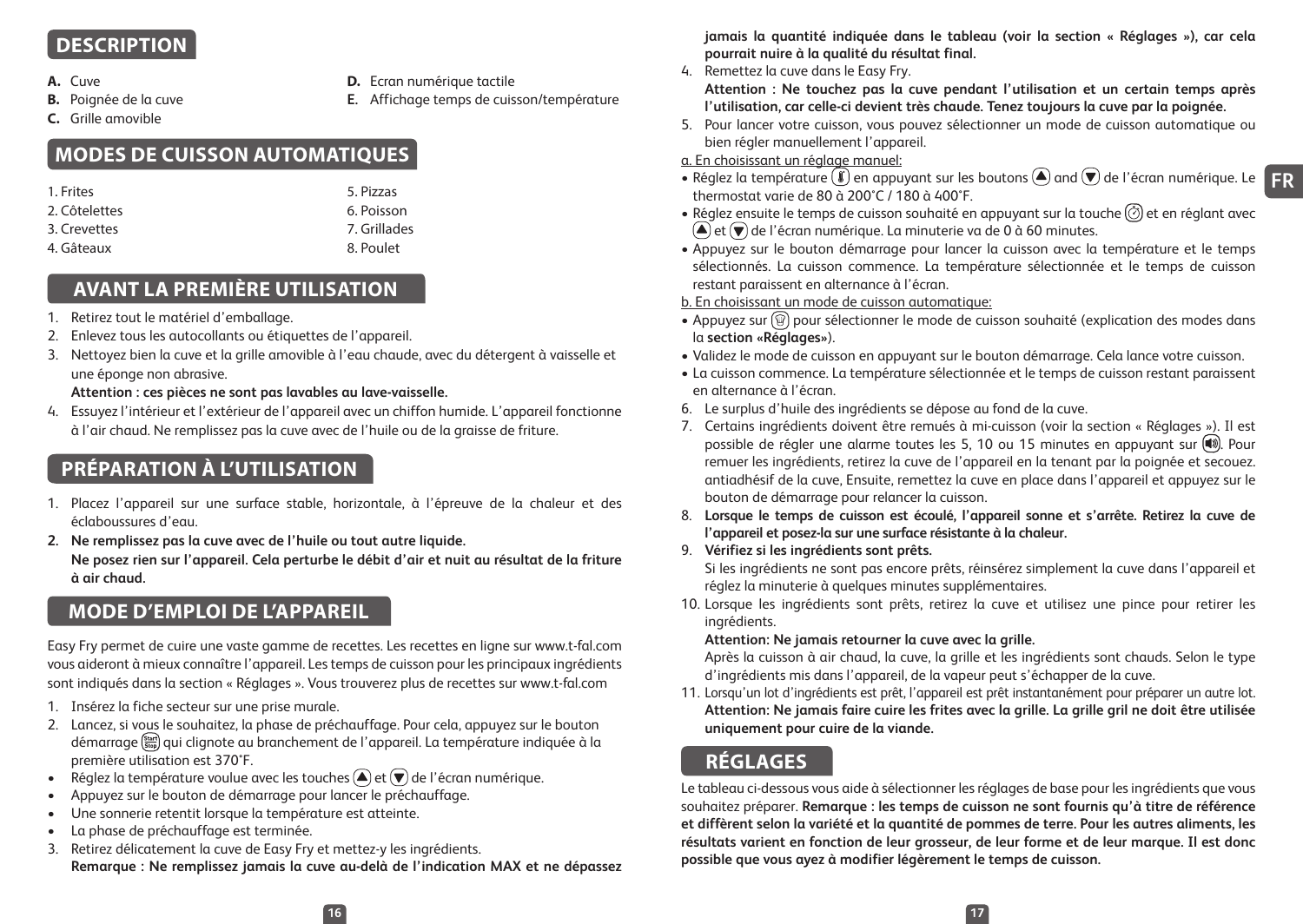|                                    | Quantité (q) | Temps (min)                               | Température<br>(°C/°F)    | Mode de<br>cuisson | Remuez <sup>+</sup> | <b>Informations</b><br>supplémentaires                                                                                                                                    |  |
|------------------------------------|--------------|-------------------------------------------|---------------------------|--------------------|---------------------|---------------------------------------------------------------------------------------------------------------------------------------------------------------------------|--|
|                                    |              |                                           | Pommes de terre et frites |                    |                     |                                                                                                                                                                           |  |
| Frites surgelées fines             | 1000g        | 23-25 min                                 | ₩<br>180°C / 350°F        |                    | x <sub>3</sub>      | Utiliser la cuve sans la grille                                                                                                                                           |  |
|                                    | 1200g        | 28-30 min                                 |                           |                    |                     |                                                                                                                                                                           |  |
| Frites maison                      | 1000g        | 23-25 min                                 | æ.<br>180°C / 350°F       |                    | x <sub>3</sub>      | Utiliser la cuve sans la grille<br>Ajouter une 1 c. à                                                                                                                     |  |
| $(8 \times 8 \text{ mm})$          | 1200g        | 28-30 min                                 |                           |                    | soupe d'huile       |                                                                                                                                                                           |  |
| Quartiers de pommes de             | 1000g        | 17-21 min                                 | 200°C / 400°F             | æ.                 | x3                  | Utiliser la cuve sans la grille                                                                                                                                           |  |
| terre surgelées                    | 1200g        | 21-25 min                                 |                           |                    |                     |                                                                                                                                                                           |  |
| <b>Viandes et volailles</b>        |              |                                           |                           |                    |                     |                                                                                                                                                                           |  |
| Steaks congelés                    | 5 pièces     | 15-17 min                                 | 180°C / 350°F             | $\circ$            |                     |                                                                                                                                                                           |  |
| Boulettes de<br>viande congelées   | 600 g        | 11-13 min                                 | 180°C / 350°F             | $\circ$            |                     |                                                                                                                                                                           |  |
| Poitrines de poulet<br>(désossées) | 5 pièces     | 20-22 min                                 | 180°C / 350°F             | σ                  |                     |                                                                                                                                                                           |  |
| Poulet (entier)                    | 1600 g       | 60 min                                    | 200°C / 400°F             | σ                  |                     | Utiliser la cuve<br>sans la grille                                                                                                                                        |  |
|                                    |              |                                           | Poisson                   |                    |                     |                                                                                                                                                                           |  |
| Filet de saumon                    | 4 pcs        | 14-17 min                                 | 140°C / 300°F             | Ò.                 |                     |                                                                                                                                                                           |  |
| Crevettes                          | 12 pièces    | 4 min                                     | 170°C / 350°F             | 冠                  |                     |                                                                                                                                                                           |  |
|                                    |              |                                           | <b>Snacks</b>             |                    |                     |                                                                                                                                                                           |  |
| Pépites de poulet surgelées        | 1500 g       | 15-17 min                                 | 200°C / 400°F             | ø                  | Yes                 | Utiliser la cuve<br>sans la grille                                                                                                                                        |  |
| Ailes de poulet surgelées          | 1200 g       | 15-17 min                                 | 200°C / 400°F             | ø                  | Yes                 |                                                                                                                                                                           |  |
| Bâtonnets de<br>fromages surgelés  | 500 g        | 13-15 min                                 | 180°C / 350°F             | రా                 |                     |                                                                                                                                                                           |  |
| Rondelles d'oignon surgelées       | 500 g        | 9-11 min                                  | 200°C / 400°F             | Ø                  | Yes                 |                                                                                                                                                                           |  |
| Pizza                              | 150-300 g    | 7-10 min                                  | 190°C / 375°F             | G                  |                     |                                                                                                                                                                           |  |
|                                    |              |                                           | Grill                     |                    |                     |                                                                                                                                                                           |  |
| <b>1999 - U</b> t                  |              | 13 min                                    | 200°C / 400°F             |                    |                     |                                                                                                                                                                           |  |
| Viande                             | 250-300 g    | Préchauffage:<br>13 min<br>Cuisson: 3 min | 200°C / 400°F             | Ø                  |                     | Vous pouvez ajouter de l'huile d'olive et<br>assaisonner de sel et herbes aromatiques<br>pour un résultat optimal. A mi-cuisson,<br>retournez les aliments sur la plaque. |  |
| Poulet                             | 250-300 g    | Préchauffage:<br>13 min<br>Cuisson: 7 min | 200°C / 400°F             | e                  |                     | Vous pouvez ajouter de l'huile d'olive et<br>assaisonner de sel et herbes aromatiques<br>pour un résultat optimal. A mi-cuisson,<br>retournez les aliments sur la plaque. |  |
|                                    |              |                                           | Pâtisserie                |                    |                     |                                                                                                                                                                           |  |
| Muffins                            | 8            | 18-22 min                                 | 180°C / 350°F             | ₩                  |                     | Utiliser un plat allant au four**                                                                                                                                         |  |
| Gâteaux au chocolat<br>individuels | 8 morceaux   | 9-11 min                                  | 160°C / 325°F             |                    |                     |                                                                                                                                                                           |  |

#### \*Remuez à mi-cuisson

\*\* Placez un moule à gâteau / plat à four dans le bol (silicone, acier inoxydable, aluminium, terre cuite). IMPORTANT: Pour éviter d'endommager votre appareil, ne jamais dépasser les quantités maximales d'ingrédients et les liquides indiqués dans le mode d'emploi et dans les recettes. Lorsque vous utilisez des mélanges qui gonflent pendant la cuisson (comme un gâteau, une quiche ou des muffins), le plat du four doit ne pas être rempli plus de la moitié.

#### **CONSEILS**

- **FR** • Les petits ingrédients nécessitent généralement un temps de préparation légèrement plus court que les ingrédients plus volumineux.
- Une grande quantité d'ingrédients nécessite uniquement un temps de préparation légèrement plus long, une petite quantité d'ingrédients nécessite uniquement un temps de préparation légèrement plus court.
- Remuer les petits ingrédients à mi-cuisson permet d'optimiser le résultat final et peut contribuer à une meilleure homogénéité de la cuisson des ingrédients.
- Ajoutez de l'huile aux pommes de terre fraîches pour obtenir = pour obtenir un résultat croustillant. Après avoir ajouté l'huile, faites frire vos ingrédients dans l'appareil dans les minutes qui suivent.
- Ne préparez pas des ingrédients extrêmement gras, tels que les saucisses, dans l'appareil.
- Les bouchées qui peuvent être cuites au four peuvent également être cuites dans l'appareil.
- La quantité optimale de frites pour obtenir = pour obtenir un résultat croustillant est de 1000 grammes.
- Utilisez de la pâte toute prête pour préparer des bouchées fourrées rapidement et facilement. La pâte toute prête nécessite également un temps de préparation plus court que la pâte maison.
- Placez un plat allant au four dans la cuve de l'appareil si vous souhaitez préparer un gâteau ou une quiche ou si vous voulez cuire des ingrédients fragiles ou fourrés. Vous pouvez également utiliser un plat en silicone, en acier inoxydable, en aluminium ou en terre cuite.
- Vous pouvez également utiliser l'appareil pour réchauffer les ingrédients. Pour réchauffer les ingrédients, réglez la température à 160ºC / 320ºF pour au plus 10 minutes. Remarque : Lorsque vous utilisez des ingrédients qui lèvent (**tels que des gâteaux, des quiches ou des muffins**), le plat allant au four ne doit pas être rempli à plus de la moitié.

#### **CUISSON DE FRITES MAISON**

Pour obtenir les meilleurs résultats possibles, nous vous conseillons d'utiliser des frites (**surgelées**). Si vous souhaitez préparer des frites maison, veuillez suivre les étapes ci-dessous.

- 1. Épluchez les pommes de terre et coupez-les en bâtonnets de la même épaisseur.
- 2. Faites tremper les bâtonnets de pommes de terre dans un bol pendant au moins 30 minutes, retirez-les et séchez-les avec du papier absorbant.
- 3. Versez 1 cuillère à soupe d'huile d'olive dans un bol, mettez-y les bâtonnets et mélangez jusqu'à ce que les bâtonnets soient recouverts d'huile.
- 4. Enlevez les bâtonnets du bol avec vos doigts ou un ustensile de cuisine de sorte que le surplus d'huile reste dans le bol. Mettez les bâtonnets dans la cuve.

**Remarque : Ne penchez pas le bol pour mettre tous les bâtonnets dans la cuve en une seule fois, afin d'éviter que le surplus d'huile reste au fond du bol.**

5. Faites cuire les bâtonnets de pommes de terre conformément aux instructions de la section « Réglages ».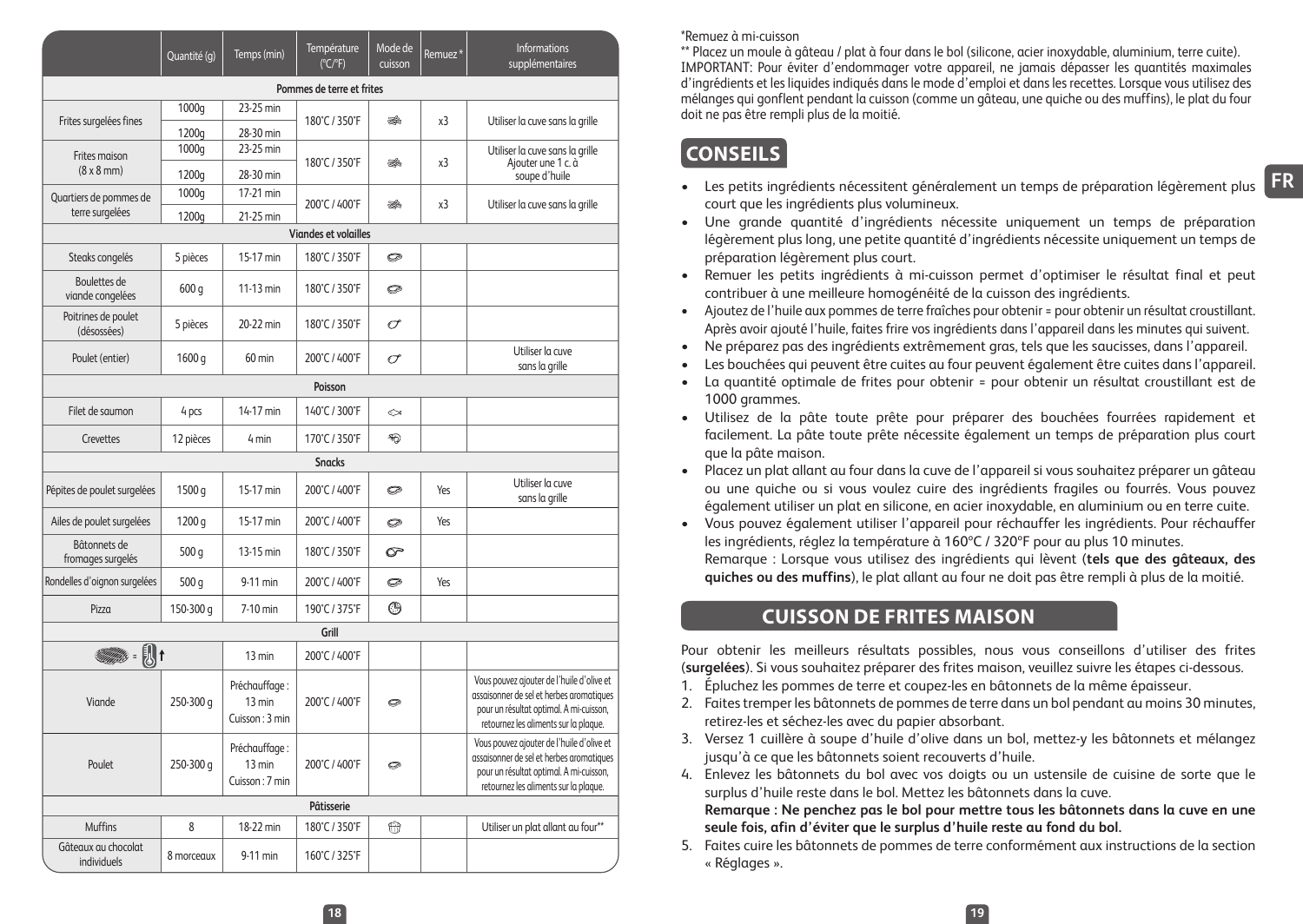#### **NETTOYAGE**

Nettoyez l'appareil après chaque utilisation.

**Le revêtement de la cuve et de la grille est anti-adhésif. N'utilisez pas d'ustensiles de cuisine métalliques ou des produits de nettoyage abrasifs pour les nettoyer, car cela peut endommager le revêtement anti-adhésif.**

- 1. Retirez la fiche secteur de la prise murale et laissez l'appareil refroidir **Remarque : Retirez la cuve pour laisser la friteuse à air chaud refroidir plus rapidement.**
- 2. Essuyez l'extérieur de l'appareil avec un chiffon humide.
- 3. Nettoyez la cuve et la grille à l'eau chaude, avec du détergent à vaisselle et une éponge non abrasive.

Vous pouvez utiliser un liquide dégraissant pour enlever tout résidu de saleté.

**Attention : ces pièces ne sont pas lavables au lave-vaisselle.**

**Conseil: Si la saleté adhère au fond de la cuve ou sur la grille, remplissez la cuve avec de l'eau chaude et du détergent à vaisselle. Laissez tremper la cuve et la grille pendant environ 10 minutes.**

- 4. Nettoyez l'intérieur de l'appareil avec de l'eau chaude et une éponge non abrasive.
- 5. Nettoyez l'élément chauffant avec une brosse nettoyante pour retirer les résidus d'aliments.
- 6. N'immergez pas l'appareil dans l'eau ou tout autre liquide.

#### **RANGEMENT**

- 1. Débranchez l'appareil et laissez-le refroidir
- 2. Assurez-vous que toutes les pièces sont propres et sèches.

### **GARANTIE ET SERVICE APRÈS-VENTE**

Si vous avez besoin d'un service après-vente ou d'informations ou en cas de problème, veuillez consulter le site Web de T-Fal à l'adresse **www.t-fal.com** ou contacter le service d'assistance à la clientèle T-Fal de votre pays. Vous trouverez le numéro de téléphone dans le livret de garantie mondiale. S'il n'y a pas de service clients dans votre pays, veuillez vous rendre chez votre distributeur T-Fal local.

### **DIAGNOSTIC D'ANOMALIE**

Si vous avez des problèmes avec votre appareil, visitez **www.t-fal.com** pour consulter la foire aux questions ou contactez le service d'assistance à la clientèle de votre pays.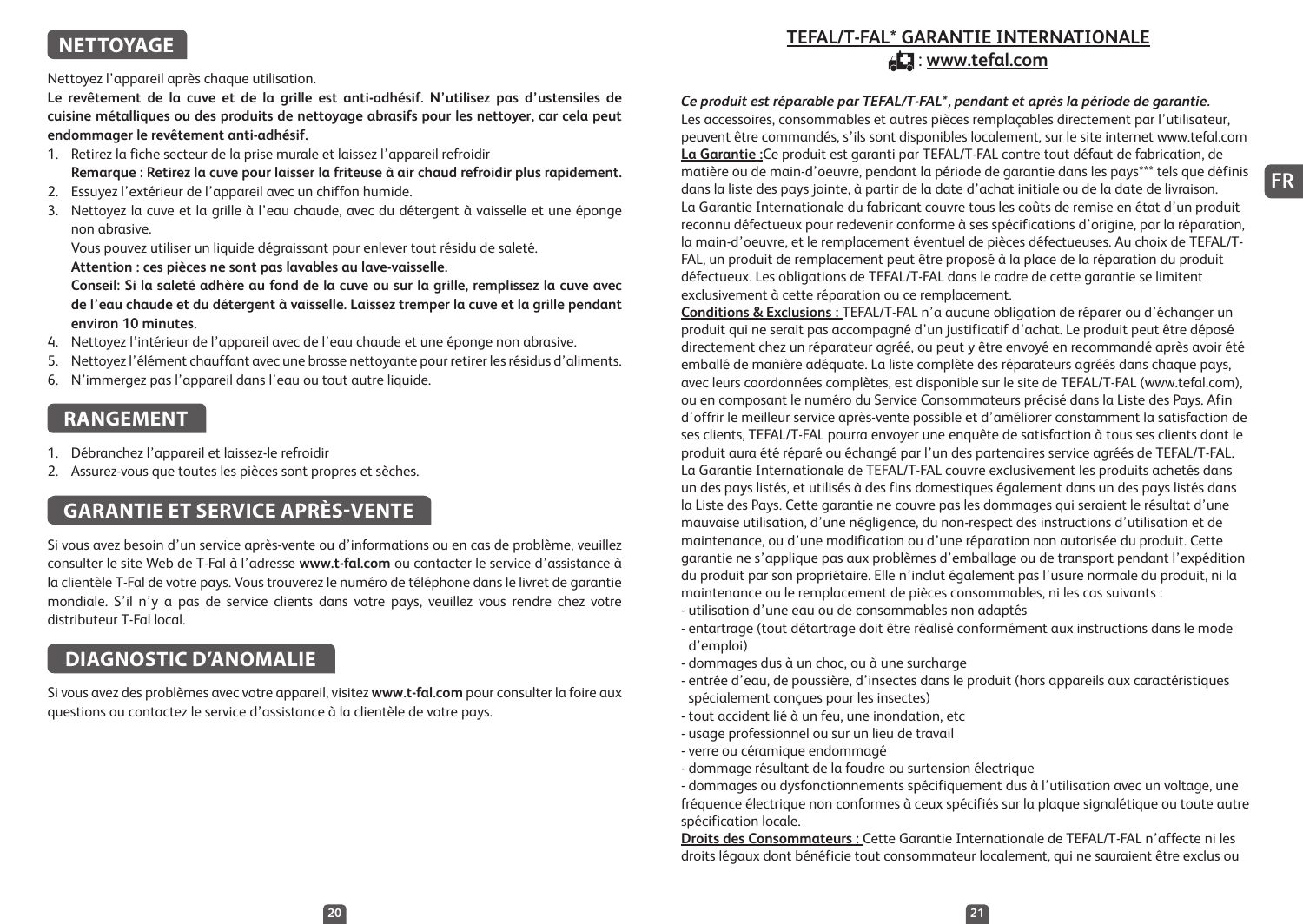# **PRECAUCIONES IMPORTANTES**

Cuando se usan artefactos eléctricos, siempre se deben seguir las precauciones básicas de seguridad, entre las que se incluyen las siguientes:

- 1. Lea todas las instrucciones antes de usarlo.
- 2. No toque las superficies calientes. Utilice las asas o perillas.
- 3. Para protegerse contra descargas eléctricas no sumerja el cable, los enchufes o el artefacto en agua u otro líquido.
- 4. Es necesario supervisar de cerca a los niños cuando se utiliza cualquier artefacto cerca de ellos.
- 5. Desenchufe el artefacto del tomacorriente cuando no lo esté utilizando y antes de limpiarlo. Deje que el artefacto se enfríe antes de colocarle o retirarle piezas.
- 6. No haga funcionar ningún artefacto que tenga un cable o enchufe dañado, después de que el artefacto tenga problemas en su funcionamiento o que se haya dañado de cualquier forma. Devuelva el artefacto al servicio autorizado más cercano para su inspección, reparación o ajuste.
- 7. El uso de accesorios no recomendados por el fabricante del artefacto puede ocasionar lesiones.
- 8. No utilice el artefacto al aire libre.
- 9. No permita que el cable cuelgue por el borde de la mesa o en la encimera de la cocina, ni que esté en contacto con superficies calientes.
- 10.No lo coloque sobre ni cerca de un quemador a gas o eléctrico caliente, ni en un horno calentado.
- 11. Se debe tener precaución extrema al mover un aparato que contenga aceite caliente u otros líquidos calientes.
- 12.Coloque siempre el enchufe en el aparato en primer lugar (depende del modelo) y luego enchufe el cable en el tomacorriente. Para desconectarlo, gire todos los controles a la posición «off» (Apagado) y retire el enchufe del tomacorriente.
- 13.No utilice el aparato para otro uso que no sea el uso previsto.

## **14. GUARDE ESTAS INSTRUCCIONES SOLO PARA EL HOGAR..**

15. Solo conecte el aparato a tomacorrientes eléctricos que tengan una carga mínima de 15 A. Si los tomacorrientes y el enchufe del aparato son incompatibles, solicite a un técnico profesional calificado que cambie el tomacorrientes por uno más adecuado.

### **INSTRUCCIONES DE POLARIZACIÓN**

Este artefacto tiene una clavija polarizada (una patilla es más ancha que la otra). Para reducir el riesgo de descarga eléctrica, el enchufe está diseñado para entrar en un tomacorriente polarizado de una sola manera. Si el enchufe no se inserta completamente en el tomacorriente, intente enchufarlo invirtiéndolo de posición. Si sigue sin ajustar, comuníquese con un electricista calificado. No intente cambiar la forma del enchufe.

**ES**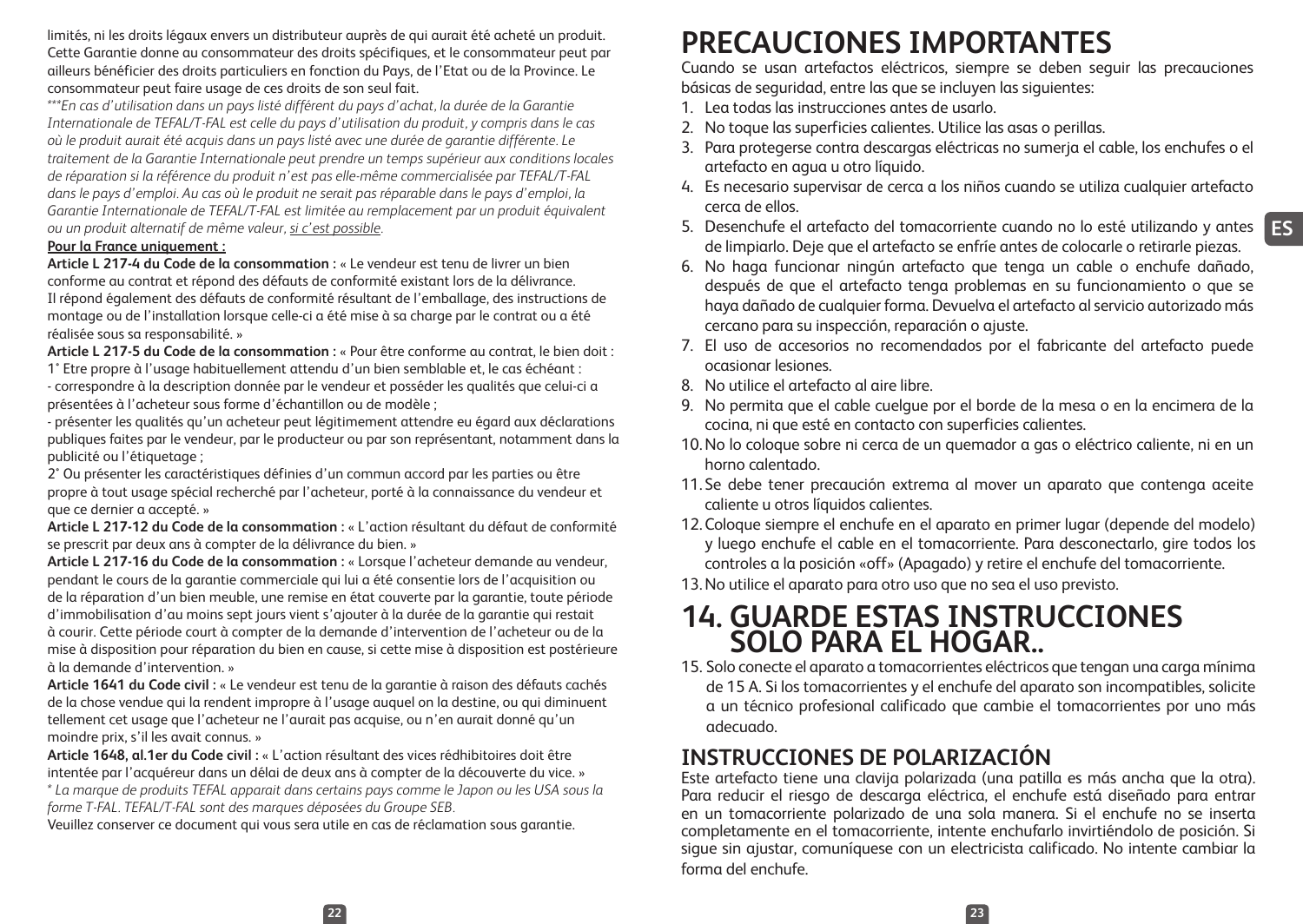## **INSTRUCCIONES SOBRE EL CABLE CORTO**

No use con un cable de extensión.

Se debe proporcionar un cable de alimentación corto para reducir el riesgo que puede ocasionar el enredarse o tropezarse con un cable más largo.

## **INSTRUCCIÓN DE SEGURIDAD**

- Este aparato está previsto para uso doméstico solamente. No está diseñado para los siguientes usos y la garantía no se aplicará para:
- áreas de cocina con personal en tiendas, oficinas u otros entornos de trabajo; - granjas;
- por clientes en hoteles, moteles y otros entornos de tipo residencial;
- entornos del tipo hospedería.
- Este artefacto no está diseñado para ser operado a través de un temporizador externo o un sistema independiente de control remoto.
- Si el cable de alimentación está dañado, el fabricante, el agente de servicios o personas con una calificación similar deberán sustituirlo para evitar peligros.
- Este artefacto no está diseñado para ser utilizado por personas (incluidos niños) con limitaciones físicas, sensoriales o mentales, o por personas sin experiencia ni conocimiento, a menos que hayan recibido supervisión o instrucciones por parte de una persona responsable de su seguridad en cuanto al uso del artefacto.
- Se debe supervisar a los niños para impedir que jueguen con el artefacto.
- $\sqrt{\mathbb{N}}$  La temperatura de las superficies accesibles pueden elevarse cuando el artefacto se encuentra en funcionamiento. No toque las superficies calientes del aparato.
- Limpie las partes desmontables con una esponja no abrasiva y líquido de lavavajillas. No se puede limpiar estas partas en el lavavajillas.
- Limpie el interior y el exterior del aparato con una esponja o un paño húmedos. Consulte la sección «Limpieza» de las instrucciones de uso.
- El aparato se puede usar hasta una altitud máxima de 4000 m

### **Qué debe hacer**

- Lea y siga las instrucciones de uso. Guárdelas en un lugar seguro.
- Retire todos los materiales de embalaje y las etiquetas o calcomanías promocionales de su aparato antes de usarlo. Asegúrese de retirar todos los materiales que estén debajo del tazón extraíble (depende del modelo).
- Verifique que el voltaje de su red de corriente corresponde al voltaje indicado en la placa de características que está en el aparato (corriente alterna).
- •Dados los diversos estándares en vigencia, si el aparato se usa en un país que no sea en el cual se compró, haga que un Centro de servicio aprobado lo verifique.
- •Use el aparato sobre una superficie plana, estable y resistente al calor, lejos de lugares donde pueda recibir salpicaduras de agua.
- Siempre desenchufe su aparato: después de usarlo, para moverlo o para limpiarlo.
- En caso de incendio, desenchufe el aparato y apague las llamas con un paño de cocina húmedo.
- Para evitar daños en su aparato, asegúrese de seguir las recetas en las instrucciones y en **www.t-fal.com**; asegúrese de usar las cantidades correctas de los ingredientes

### **Qué no debe hacer**

- •No use el aparato si este o su cable de alimentación está dañado o si se ha caído y tiene daños visibles o parece estar funcionando de forma anormal. Si esto ocurre, se debe enviar el aparato a un Centro de servicio aprobado.
- •No use con un cable de extensión. Si, no obstante lo anterior, decide hacerlo, bajo su propia responsabilidad, use un cable de extensión que esté en buenas condiciones y que sea acorde a la potencia de su aparato.
- •No deje el cable de alimentación colgando.
- •No desconecte el aparato tirando del cable de alimentación.
- •Nunca mueva el aparato cuando todavía contiene comida caliente.
- •Nunca utilice su aparato cuando esté vacío.
- •No encienda el aparato si está cerca de materiales inflamables (persianas, cortinas...) o cerca de una fuente de calor externa (estufa de gas, hornillo, etc.).
- •No guarde productos inflamables cerca o debajo del mueble en el cual se encuentra el aparato.
- •Nunca desarme el aparato usted mismo.
- •No sumerja el producto en agua.
- •No use productos de limpieza (en particular, decapantes a base de bicarbonato), ni almohadillas de brillo ni estropajos.
- •No guarde su aparato en el exterior. Guárdelo en un área bien ventilada y seca

### **Consejo o información**

- Cuando use el producto por primera vez, podría liberar un olor no tóxico. Esto no afectará el uso y desaparecerá rápidamente.
- Para su seguridad, este aparato cumple con los estándares y las regulaciones aplicables (Directivas sobre bajo voltaje, Compatibilidad electromagnética, Materiales en contacto con alimentos, Medio ambiente, etc.).
- Este aparato fue diseñado solo para uso doméstico y no para exteriores. En caso de uso profesional, uso inadecuado o incumplimiento de las instrucciones, el fabricante declina toda responsabilidad y no se aplica la garantía.
- Para su seguridad, solo use los accesorios y las piezas de repuesto que están diseñadas para su aparato.

## **Medio ambiente**

### **¡Primero la protección del ambiente!**

- $i$  Su electrodoméstico contiene valiosos materiales que se pueden recuperar o reciclar.
- Déjelo en un centro local de recolección cívica de basura.

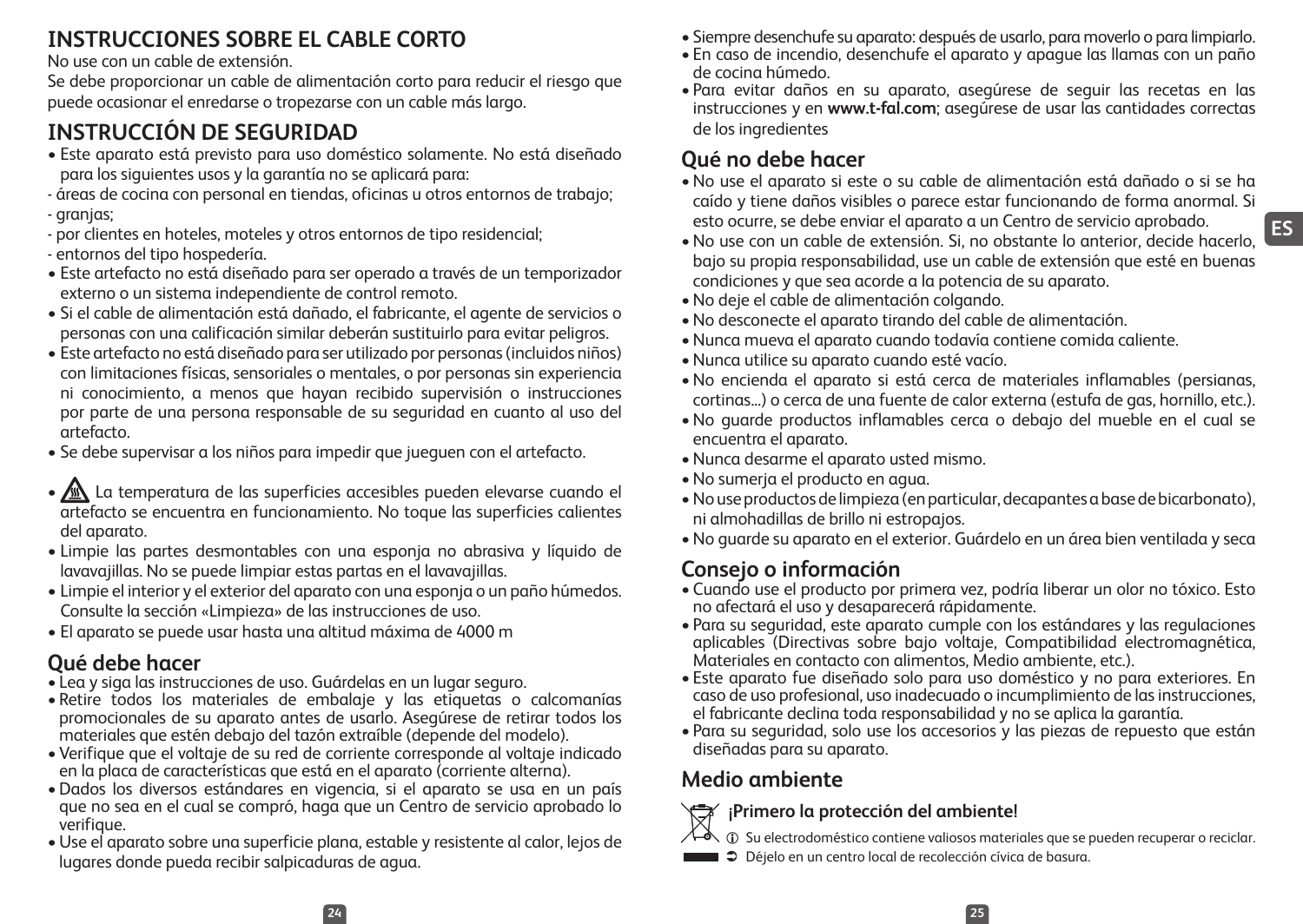

#### **DESCRIPCIÓN**

**A.** Sartén

3. Camarón 4. Torta

- **B.** Asa de la sartén
- **C.** Rejilla extraíble

**D.** Panel táctil digital

**E.** Pantalla de temperatura/tiempo

#### **MODOS AUTOMÁTICOS DE COCCIÓN**

1. Papas a la francesa 2. Costilla

- 5. Pizza 6. Pescado
- 7. Parrilla
- 8. Asado

#### **ANTES DE USAR POR PRIMERA VEZ**

- 1. Retire todo el material de embalaje.
- 2. Retire todas las calcomanías o etiquetas del aparato.
- 3. Limpie minuciosamente la sartén y la rejilla extraíble con agua caliente, un poco de líquido lavavajillas y una esponja no abrasiva.

#### **Nota : No se puede limpiar estas partas en el lavavajillas.**

4. Limpie el interior y el exterior del aparato con un paño húmedo. El dispositivo funciona con aire caliente. No llene la sartén con aceite o grasa para freír.

#### **PREPARACIÓN PARA EL USO**

1. Coloque el aparato en una superficie nivelada, horizontal y estable. No coloque el aparato en superficies que no sean resistentes al calor.

**No llene la sartén con aceite ni otro líquido.**

**No coloque nada encima del aparato. Esto interrumpe el flujo de aire y afecta el resultado de freído con aire caliente.**

#### **USO DEL APARATO**

Easy Fry puede cocer una gran variedad de ingredientes. Las recetas que están en línea en www.t-fal.com le ayudan a conocer el aparato. Los tiempos de cocción para los principales ingredientes se proporcionan en la sección «Ajustes».

- 1. Enchufe el cable de alimentación en el tomacorriente.
- 2. Comience con la fase de precalentamiento si así lo desea. Para hacerlo, presione el botón de inicio  $\frac{\text{start}}{\text{start}}$  que parpadeará tan pronto se enchufe el artefacto. La temperatura de primer uso que aparece en pantalla es de 370°F.
- Ajuste la temperatura deseada con los botones  $\left(\bigstar\right)$  y  $\left(\bigstar\right)$  en la pantalla digital.
- Presione el botón de inicio de nuevo para activar el precalentamiento.
- El artefacto emitirá un pitido cuando haya alcanzado la temperatura.
- La fase de precalentamiento ha finalizado.
- 3. Coloque los ingredientes en la sartén.

**Nota: Nunca llene la sartén más allá de la indicación MÁX. ni exceda la cantidad indicada en el cuadro (vea la sección «Ajustes»), ya que esto podría afectar la calidad del resultado final.**

4. Deslice el recipiente hacia el interior del artefacto.

**Precaución: No toque la sartén durante el uso y cierto tiempo después de usarla ya que se calienta mucho. Solo sostenga la sartén por la asa.**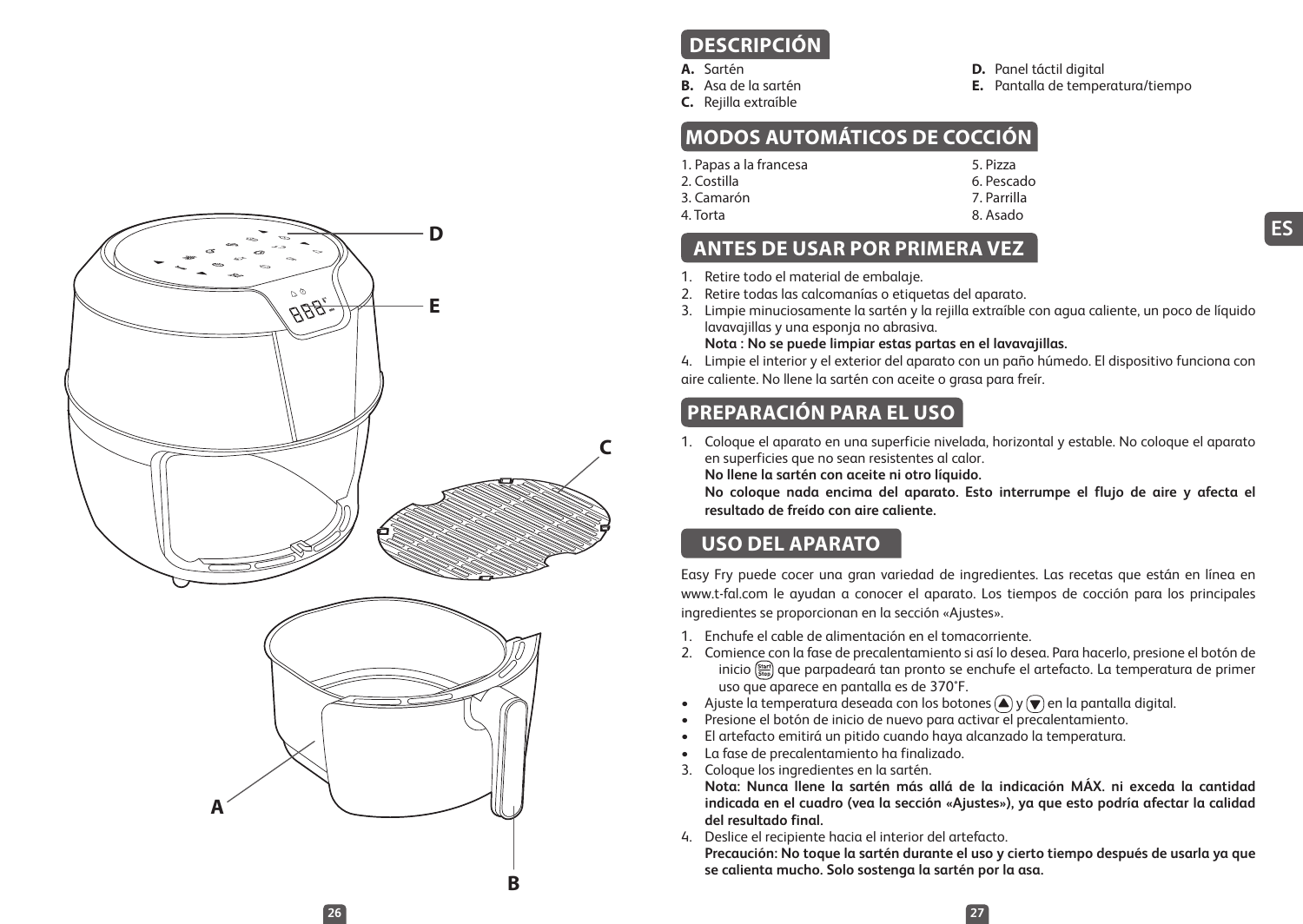5. Para comenzar a cocinar, puede seleccionar la configuración del modo de cocción automático o del modo manual.

a. Si selecciona la configuración manual:

- $\bullet$  Aiuste la temperatura  $\left(\widehat{\mathbf{f}}\right)$  con los botones  $\left(\bigstar\right)$  y  $\left(\bigstar\right)$  en la pantalla digital. El termostato varía de 80-200°C / 180-400°F.
- Después, configure el tiempo de cocción deseado presionando el botón  $\circled{z}$ ) y ajustando el tiempo con los botones  $\left(\bigstar\right)y$   $\left(\bigstar\right)$ . El temporizador se puede configurar entre 0 y 60 minutos.
- Presione el botón de inicio para comenzar a cocinar con las configuraciones de temperatura y tiempo seleccionadas. La cocción comenzará. La temperatura seleccionada y el tiempo restante de cocción se alternarán en la pantalla.

b. Si selecciona el modo de cocción automático:

- Presione el botón  $\circledR$  para ver el modo de cocción en pantalla.
- Después, presione el botón  $\circledR$  en pantalla para seleccionar el modo de cocción deseado (estos modos se describen en detalle en la **sección "Guía de cocción"**).
- Confirme el modo de cocción presionando el botón de inicio. Esto pondrá en funcionamiento el proceso de cocción.
- La cocción comienza. La temperatura seleccionada y el tiempo restante de cocción se alternarán en la pantalla.
- 6. El exceso de aceite de los ingredientes se recolecta en la parte inferior de la sartén
- 7. Algunos ingredientes requieren agitado a la mitad de su tiempo de preparación (**vea la**  sección «Ajustes»). Puede usar <sub>(2)</sub> para establecer una alerta cada 5, 10 o 15 minutos. Para agitar los ingredientes, retire la sartén del aparato por la asa y agítela. Después, deslice el recipiente hacia dentro del artefacto y presione el botón de inicio de nuevo para reanudar la cocción.
- 8.Cuando escuche la campanilla del temporizador, el tiempo de preparación establecido habrá finalizado.

Retire la sartén del aparato y colóquela sobre una superficie resistente al calor.

9. **Verifique que los ingredientes estén preparados.**

Si los ingredientes no están listos todavía, simplemente deslice la sartén nuevamente dentro del aparato y configure el temporizador con unos minutos adicionales.

10. Vacíe la sartén dentro de un tazón o una bandeja.

Para retirar los ingredientes, use un par de pinzas para levantar los ingredientes y retirarlos de la sartén.

#### **Precaución: Nunca gire la sartén con la rejilla.**

No voltee la sartén porque cualquier exceso de aceite que se haya juntado en la parte inferior de la sartén se derramará sobre los ingredientes.

Después de freír con aire caliente, la sartén y los ingredientes están calientes. Según el tipo de ingredientes que haya en el dispositivo podría salir vapor de la sartén.

11. Cuando haya una tanda de ingredientes listos, el dispositivo está listo al instante para preparar otra tanda.

**Precaución: Nunca cocine papas fritas a la parrilla. La rejilla de la parrilla solo debe usarse para cocinar carne.**

#### **AJUSTES**

Este cuadro a continuación le ayuda a seleccionar los ajustes básicos para los ingredientes que desea preparar.

**Nota: Recuerde que estos ajustes son indicaciones. Dado que los ingredientes difieren en su origen, tamaño, forma y marca, no podemos garantizar el mejor ajuste para sus ingredientes.**

|                                             | Cantidad (g) | Tiempo<br>(min)                                  | Temperatura<br>$(^{\circ}F/^{\circ}C)$ | Modo de<br>cocción                                | Agitar *                     | Información adicional                                                                                                       |
|---------------------------------------------|--------------|--------------------------------------------------|----------------------------------------|---------------------------------------------------|------------------------------|-----------------------------------------------------------------------------------------------------------------------------|
|                                             |              |                                                  | Papas y papas fritas                   |                                                   |                              |                                                                                                                             |
| Papas fritas finas                          | 1000g        | 23-25 min                                        | 180°C / 350°F<br>÷.                    |                                                   | x3                           | Usa la sartén sin la rejilla                                                                                                |
| congeladas                                  | 1200g        | 28-30 min                                        |                                        |                                                   |                              |                                                                                                                             |
| Papas fritas caseras                        | 1000g        | 23-25 min                                        | 180°C / 350°F                          | s.<br>x3                                          | Use la sartén sin la rejilla |                                                                                                                             |
|                                             | 1200g        | 28-30 min<br>17-21 min                           |                                        |                                                   |                              | Agregar une cucharada de aceite                                                                                             |
| Rodajas de papa<br>congeladas               | 1000g        |                                                  | 200°C / 400°F                          | s.                                                | x3                           | Usa la sartén sin la rejilla                                                                                                |
|                                             | 1200g        | 21-25 min                                        | Carne de res y carne de ave            |                                                   |                              |                                                                                                                             |
| <b>Bistec</b>                               | 5 piezas     | 15-17 min                                        | 180°C / 350°F                          | e                                                 |                              |                                                                                                                             |
|                                             |              |                                                  |                                        |                                                   |                              |                                                                                                                             |
| Albóndigas                                  | 600 g        | 11-13 min                                        | 180°C / 350°F                          | ø                                                 |                              |                                                                                                                             |
| Pechuga de pollo                            | 5 piezas     | 20-22 min                                        | 180°C / 350°F                          | $\sigma$                                          |                              |                                                                                                                             |
| Pollo (entero)                              | 1600 g       | 60 min                                           | 200°C / 400°F                          | σ                                                 |                              | Use la sartén sin la rejilla                                                                                                |
|                                             |              |                                                  | Pescado                                |                                                   |                              |                                                                                                                             |
| Filete de salmón                            | 4 pcs        | 14-17 min                                        | 140°C / 300°F                          | $\scriptstyle\mathrel{\mathop{\curvearrowright}}$ |                              |                                                                                                                             |
| Gambas                                      | 12 piezas    | 4 min                                            | 170°C / 350°F                          | ☜                                                 |                              |                                                                                                                             |
|                                             |              |                                                  | <b>Bocadillos</b>                      |                                                   |                              |                                                                                                                             |
| Trocitos de pollo<br>empanizados congelados | 1500 g       | 15-17 min                                        | 200°C / 400°F                          | ø                                                 | Yes                          | Use la sartén sin la rejilla                                                                                                |
| Alitas de pollo congeladas                  | 1200 g       | 15-17 min                                        | 200°C / 400°F                          | Ø                                                 | Yes                          |                                                                                                                             |
| Palitos de queso<br>empanizados congelados  | 500 g        | 13-15 min                                        | 180°C / 350°F                          | రా                                                |                              |                                                                                                                             |
| Aros de cebolla congelados                  | 500 g        | 9-11 min                                         | 200°C / 400°F                          | Ø                                                 | Yes                          |                                                                                                                             |
| Pizza                                       | 150-300 g    | 7-10 min                                         | 190°C / 375°F                          | ങ                                                 |                              |                                                                                                                             |
|                                             |              |                                                  | Asar                                   |                                                   |                              |                                                                                                                             |
| <b>1999 - U</b> t                           |              | 13 min                                           | 200°C / 400°F                          |                                                   |                              |                                                                                                                             |
| Carne                                       | 250-300 g    | Precalentamiento:<br>13 min<br>Cocingr: 3 min    | 200°C / 400°F                          | Ø                                                 |                              | Puede agregar aceite, hierbas<br>aromáticas y sal para un mejor<br>resultado. A mitad de la cocción.<br>devolver la comida. |
| Pollo                                       | 250-300 a    | Precalentamiento<br>$: 13$ min<br>Cocinar: 7 min | 200°C / 400°F                          | e                                                 |                              | Puede agregar aceite, hierbas<br>aromáticas y sal para un mejor<br>resultado. A mitad de la cocción.<br>devolver la comida. |
| Horneado                                    |              |                                                  |                                        |                                                   |                              |                                                                                                                             |
| Pangués                                     | 8 piezas     | 18-22 min                                        | 180°C / 350°F                          | क़                                                |                              | Use fuente para horno                                                                                                       |
| Tortas de chocolate<br>individuales         | 8 piezas     | 9-11 min                                         | 160°C / 325°F                          |                                                   |                              |                                                                                                                             |

**ES**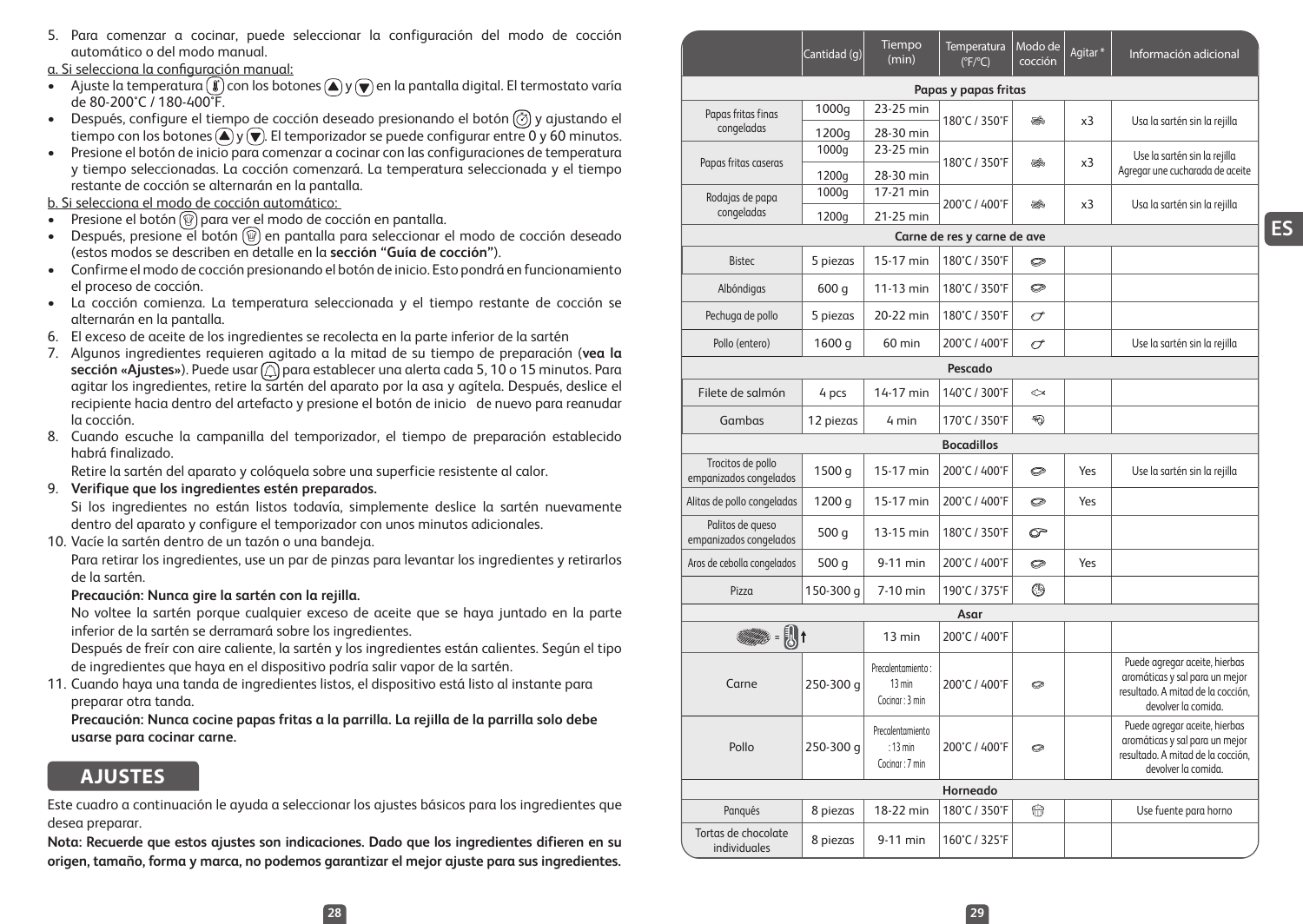\*Agitar a mitad de camino.

\*\* Coloque la fuente para horno en la sartén.

MPORTANTE: Para evitar daños a su aparato, nunca exceda las cantidades máximas de ingredientes y líquidos indicados en las Instrucciones de uso y recetas. Al usar mezclas que se hinchan durante la cocción (como un pastel, quiche o muffins), el plato del horno no debe llenarse más de la mitad.

#### **SUGERE**

- Los ingredientes más pequeños suelen requerir un tiempo de preparación un poco más corto que los ingredientes más grandes.
- Una cantidad grande de ingredientes solo requiere un tiempo de preparación un poco más largo, una cantidad más pequeña de ingredientes solo requiere un tiempo de preparación un poco más corto.
- Agitar los ingredientes más pequeños a la mitad del tiempo de preparación optimiza el resultado final y puede ayudar a evitar ingredientes fritos de forma despareja.
- Agregue un poco de aceite a las papas fritas para obtener un resultado crujiente. Fría sus ingredientes en el dispositivo pocos minutos después de agregar el aceite.
- No prepare ingredientes extremadamente grasosos como salchichas en el dispositivo.
- Los bocadillos que se pueden preparar en un horno también se pueden preparar en el dispositivo.
- La cantidad óptima para preparar papas fritas crujientes es 1000 gramos.
- Use una masa prehecha para preparar bocadillos rellenos de forma rápida y fácil. La masa prehecha también requiere un tiempo de preparación más corto que el de la masa casera.
- Coloque una fuente para horno en la cesta del dispositivo si desea hornear un pastel o quiche o si desea freír ingredientes frágiles o ingredientes rellenos.
- También puede usar el dispositivo. para recalentar ingredientes. Para recalentar ingredientes, ajuste la temperatura a 160°C / 320°F por hasta 10 minutos. Nota: Cuando use ingredientes que se eleven (**como un pastel, quiche o panqués**) la fuente para horno no debería estar llena más de la mitad.

#### **PREPARACIÓN DE PAPAS FRITAS CASERAS**

Para obtener el mejor resultado, le aconsejamos que use papas fritas (**por ej., congeladas**) precocidas. Si desea hacer papas fritas caseras, siga los pasos a continuación.

- 1. Pele las papas y córtelas en forma de bastones.
- 2. Remoje los bastones de papa en un tazón durante al menos 30 minutos, retírelas y séquelas con papel de cocina.
- 3. Vierta 1 cucharada de aceite de oliva en un tazón, coloque los bastones arriba y mezcle hasta que los bastones estén recubiertos con aceite.
- 4. Retire los bastones del tazón con los dedos o con un utensilio de cocina para que el exceso de aceite quede en el tazón. Coloque los bastones en la sartén

**Nota: No incline el tazón para poner todos los bastones en la cesta de una vez, para evitar que el exceso de aceite termine en la parte inferior de la sartén.**

5. Fría los bastones de papas según las instrucciones en la sección «Ajustes».

#### **LIMPIEZA**

Limpie el aparato después de cada uso.

**La sartén y la rejilla extraíble tienen un recubrimiento antiadherente. No use utensilios metálicos o materiales de limpieza abrasivos para limpiarlas porque se podría dañar el recubrimiento antiadherente.**

- 1. Desenchufe el cable de alimentación del tomacorriente y deje que el aparato se enfríe. **Nota: Retire la sartén para permitir que la freidora de aire se enfríe con mayor rapidez.**
- 2. Limpie el exterior del aparato con un paño húmedo.
- 3. Limpie la sartén y la rejilla extraíble con agua caliente, un poco de líquido lavavajillas y una esponja no abrasiva.

Puede usar un líquido desengrasante para retirar la suciedad que reste

**Nota : No se puede limpiar estas partes en el lavavajillas.**

**Consejo: Si hay suciedad pegada en la rejilla extraíble o en la parte inferior de la sartén, llene la sartén con agua caliente y algo de líquido lavavajillas. Coloque la rejilla extraíble en la sartén y déjela en remojo por aproximadamente 10 minutos.**

- 4. Limpie el interior del aparato con agua caliente y una esponja no abrasiva.
- 5. Limpie el elemento de calentamiento con un cepillo de limpieza para retirar los residuos de comida que haya.

#### **ALMACENAMIENTO**

- 1. Desenchufe el aparato y déjelo enfriar.
- 2. Asegúrese de que todas las partes estén limpias y secas.

#### **MEDIO AMBIENTE**

No arroje el aparato con la basura normal del hogar cuando termine su vida útil, entréguelo en un punto de recolección oficial para su reciclado. Al hacer esto ayudará a conservar el medio ambiente.

#### **GARANTÍA Y SERVICIO**

Su necesita servicio o información o si tiene un problema, visite la página web de T-Fal, **www.t-fal.com**, o comuníquese con el Centro de atención al consumidor de T-Fal en su país. Encontrará el número de teléfono en el folleto de garantía mundial. Si no hay Centro de atención al cliente en su país, vaya al distribuidor local de T-Fal.

#### **DETECCIÓN DE PROBLEMAS**

Si tiene problemas con el aparato, visite **www.t-fal.com** para ver una lista de preguntas frecuentes o comuníquese con el Centro de atención al cliente en su paίs.

**ES**